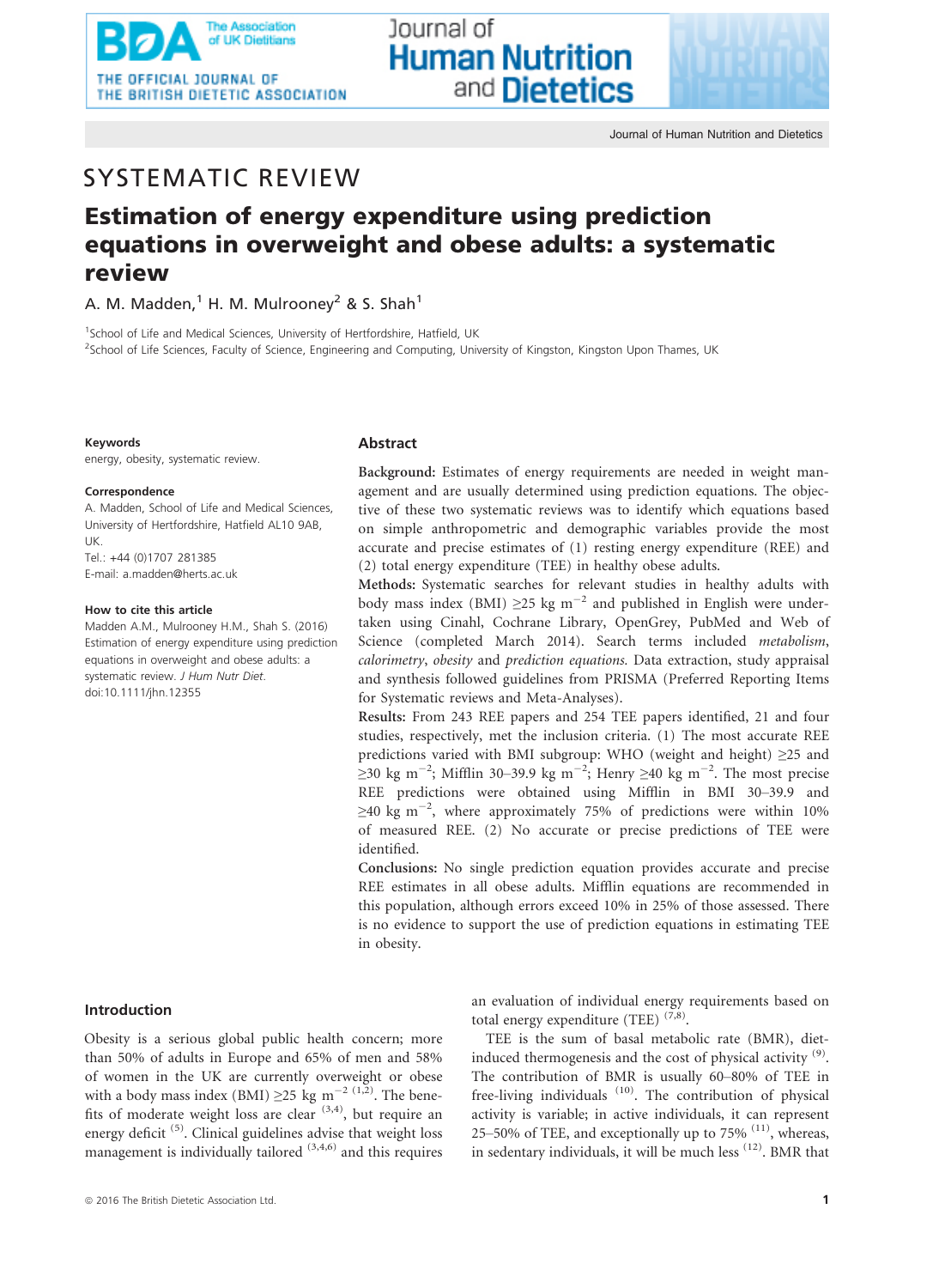is truly 'basal' is hard to measure, so the term 'resting energy expenditure' (REE) is used throughout this review to indicate measured basal or resting values.

The doubly-labelled water technique is considered the gold standard for measurement of TEE  $(13-15)$ , although it is expensive and impractical in clinical practice  $(16)$ . TEE can be estimated from measured or predicted REE using the factorial method  $(11)$  and, for practicality, predictive equations are most commonly used to determine REE  $(17)$ . However, estimating TEE and REE in overweight and obese individuals raises questions about accuracy. First, most commonly used TEE and REE equations have been developed in study populations that included few obese individuals (18–20). Second, and of particular relevance to REE, the main variable used in most equations (e.g. body weight) does not adequately reflect the changes in body composition that accompany weight gain as a result of excess fat<sup>(21)</sup>.

Body composition is the major determinant of REE and accounts for 65–90% of inter-individual variation  $(22,23)$ . Two-compartment models of body composition comprise fat mass (i.e. all body lipid, which is predominantly located in adipose tissue) and fat-free mass (FFM) (i.e. including nonlipid components of skeletal muscle and vital organs). Adipose tissue is considerably less metabolically active than FFM (24,25), although it is not metabolically inert. FFM is metabolically heterogeneous and some tissues within this compartment are more active than others (26). For example, brain and visceral organs comprise 5% of body weight but account for 70–80% of REE, whereas skeletal muscle comprises 35% of body weight but accounts for only 20% of REE<sup>(26)</sup>. In obesity, weight gained is mainly adipose tissue  $(27-29)$  and, although this is metabolically less active than other tissues, it still contributes to an overall increase in energy expenditure  $(22,30-32)$ . FFM also increases with weight gain in obesity and thus contributes to increased energy requirements <sup>(33)</sup>. However, because adipose tissue increases to a greater extent than FFM, the relative contributions of highly metabolically active organs (e.g. brain and liver) and moderately metabolically active muscle are reduced (34,35). This results in a curvilinear increase in REE as body weight rises as a result of increased fatness (33,36,37). Thus, absolute REE is higher in obese compared to lean individuals  $(38-40)$  and rises with increasing BMI  $(17)$ . However, REE is lower when expressed per kg body weight  $(41)$  thus impacting on the accuracy of REE prediction equations based on body weight.

Obesity also influences TEE through two opposing mechanisms that make accurate predictions difficult. First, the additional energy costs associated with moving excess adipose tissue may contribute to an increase in TEE, although this is relatively small compared to the associated increase in REE <sup>(38)</sup>. Second, TEE may be

reduced as a result of lower levels of physical activity resulting from the practical difficulties of moving a heavy body weight when BMI exceeds  $\geq$ 35 kg m<sup>-2 (16,40,42,43)</sup>.

Despite these factors that confound the estimation of energy expenditure in obesity, energy prediction equations are widely used in clinical and public health practice and there is little consensus on which equation is most appropriate for use with people who are obese  $(11,44-46)$ . This raises concerns in relatively healthy obese individuals who are trying to lose weight because inaccurate predictions may underestimate energy requirements, leading to an excessively low energy intake that is hard to sustain. In turn, this may lead to overly rapid weight loss associated with lean tissue depletion, or to poor compliance increasing the risk of individuals feeling that they have failed. Conversely, overestimations may result in no energy deficit and thus weight stasis or even an increase in body weight. These concerns are heightened in acutely ill patients who are obese where accurate estimations are required to avoid both hypocaloric feeding that may induce malnutrition and overfeeding with associated increased risk of death (46,47).

To address this challenge, Sabounchi et al. <sup>(48)</sup> devised meta-equations for predicting REE in 20 populations based on systematically reviewed data from 47 studies. Some of these require quantifications of FFM and/or fat mass that are not readily measured in clinical practice or, if available, may be derived using methods that have not been validated in an obese population  $(49)$ . The prediction of TEE in obesity has not been systematically reviewed. As a result, there is a need to evaluate equations which predict REE and TEE based on variables that are easily measured in clinical or public health practice. The aim of this two-part systematic review was to address the question of which prediction equations based on simple anthropometric and demographic variables provide the most accurate (closeness to measured energy expenditure) and precise (proportion of participants with predicted values within 10% of measured) estimates of REE and TEE expenditure in healthy overweight and obese adults.

### Materials and methods

Two systematic literature reviews of current evidence were undertaken in accordance with the PRISMA (Preferred Reporting Items for Systematic Reviews and Meta-Analyses) Statement <sup>(50)</sup>. The review protocols were not published previously.

### Search strategies

Published studies in English were searched using the electronic databases Cinahl, Cochrane Library, OpenGrey,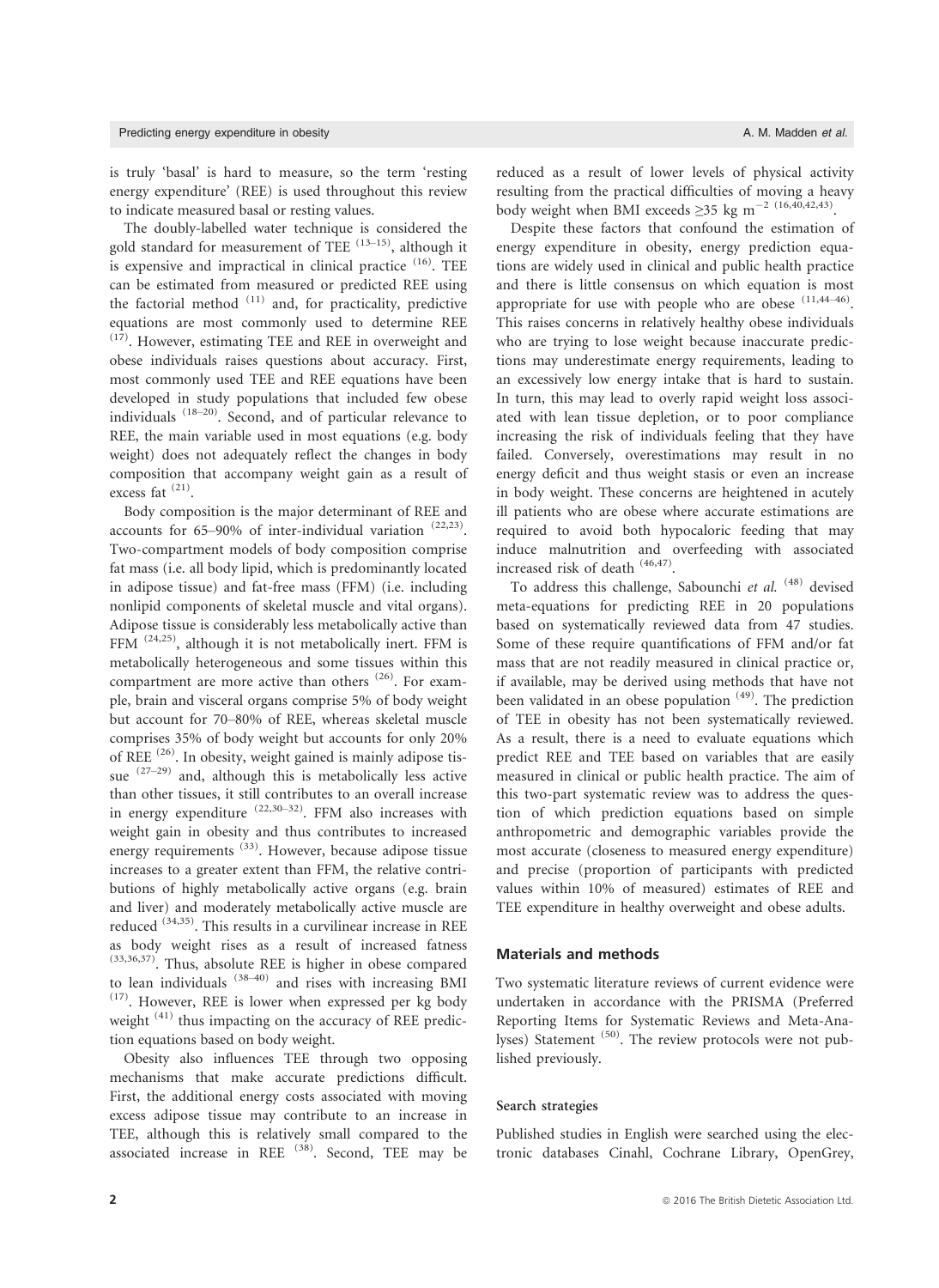PubMed and Web of Science for all available dates until 1 March 2014. The first search strategy (REE) was undertaken using the key words (basal metabolism OR calorimetry) AND (obesity OR overweight) AND (prediction equation OR predictive equation), whereas the second search strategy (TEE) used key words (energy metabolism OR calorimetry OR deuterium) AND (obesity OR overweight) AND (prediction equation OR predictive equation). Within the PubMed searches, MESH terms were used for all key words except prediction equation and predictive equation. The limits for both searches included data from participants aged ≥18 years and data from men and women reported separately. The type of study design for both searches included methodological studies, cross-sectional observational studies and experimental studies (e.g. randomised controlled trials). Reviews and meta-analyses were used to identify primary studies.

# Screening and identification of data

The abstracts and papers identified by both searches were screened independently using a different preprepared spreadsheet for each of the two reviews (Table 1). Full papers that were identified by screening as potentially suitable were examined by two researchers. Those providing original research data that compared energy expenditure calculated using a prediction equation with measured energy expenditure were extracted. To maximise utility, studies were included if they examined prediction equations based on variables easily measured in clinical or public health practice (e.g. height, weight, waist circumference, age, sex); equations based on more complex variables (e.g. fat-free mass, organ weight) were excluded. Obesity and being overweight were defined as BMI ≥30 and ≥25 kg m<sup>-2</sup>, respectively <sup>(51)</sup> and studies were included if the results were stated using these categories but excluded if alternative definitions were used or if data were presented only for mixed populations that included normal weight individuals, or where the number of participants in obese subgroups was not presented. Studies were included if participants were stated to be in good health or free from illness and disease but excluded if they were described as being acutely ill, having a chronic condition that might influence metabolic rate or taking medication that might have this effect. To minimise bias, the validity of the method of measuring energy expenditure was considered. Measurement of energy expenditure was considered valid if the method was fully described and met the criteria: (1) REE measured in the fasting state while awake using indirect calorimetry (e.g. metabolic cart or other measurement of oxygen uptake and carbon dioxide production using externally calibrated equipment); studies using predictive

methods of estimating energy expenditure (e.g. calculated from accelerometry, heart rate monitoring) or using equipment that had not been externally calibrated (e.g. hand-held devices), were excluded due to the limited accuracy of data  $(52,53)$ ; and (2) TEE measured isotopically (e.g. using doubly-labelled water) or by direct or indirect calorimetry (e.g. using ventilated chamber or heat exchange calorimeter). The papers identified as reviews or meta-analysis studies were examined without using the spreadsheets and their reference lists were examined for additional sources, which were then screened using the approach described above. On the basis of the screening, studies were identified as either 'excluded' or 'full text assessed for eligibility'. Studies that developed a new equation were only included if this was tested separately in a different population.

## Extraction of data

Papers included in the qualitative synthesis were then critically evaluated using primary summary measures for each of the prediction equations reported: (1) accuracy (i.e. predicted energy expenditure expressed as a percentage of the measured energy expenditure or in a format where this could be calculated) and (2) precision (i.e. percentage of participants with predicted energy expenditure within 10% of measured values). This evaluation was undertaken separately for REE and TEE and the principal

Table 1 Variables extracted during the first screening stage

| Search 1                            | Search <sub>2</sub>               |
|-------------------------------------|-----------------------------------|
| Resting energy expenditure<br>(REE) | Total energy expenditure<br>(TEE) |
| Author                              | Author                            |
| Year                                | Year                              |
| Study type                          | Study type                        |
| Aim                                 | Aim                               |
| Population                          | Population                        |
| (i.e. nationality/ethnicity)        | (i.e. nationality/ethnicity)      |
| Number of participants              | Number of participants            |
| Healthy                             | Healthy                           |
| Sick (i.e. diagnosis)               | Sick (i.e. diagnosis)             |
| Age                                 | Age                               |
| Men                                 | Men                               |
| Women                               | Women                             |
| Normal weight                       | Normal weight                     |
| Overweight                          | Overweight                        |
| Ohese                               | Ohese                             |
| REE measured                        | TEE measured                      |
| Method of REE measurement           | Method of TEE measurement         |
| Type of calorimeter                 | TEE prediction equations used     |
| REE prediction equations used       | Findings                          |
| Findings                            |                                   |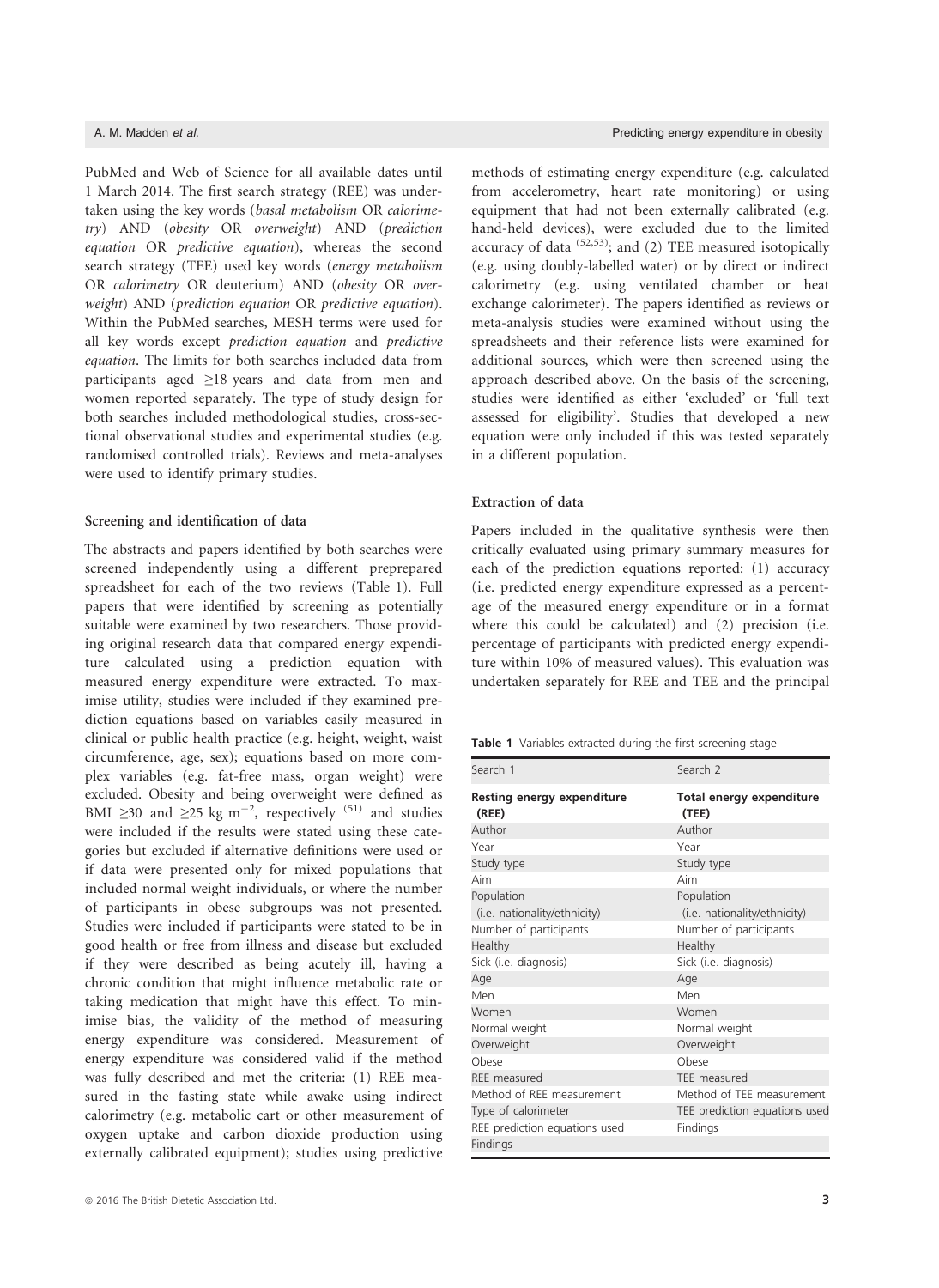### Predicting energy expenditure in obesity A. M. Madden et al.

summary measures used for each prediction equation were accuracy and precision. The results were synthesised manually and data were extracted to allow for analysis by participant as well as by study. Data were analysed for all participants with a BMI  $\geq 25$ ,  $\geq 30$ , 30–39.9 and  $\geq$ 40 kg m<sup>-2</sup>. As a result of the large number of equations evaluated in BMI subgroups  $\geq$ 25 and  $\geq$ 30 kg m<sup>-2</sup>, accuracy and precision were evaluated in equations assessed by at least three studies (i.e. equations assessed by only one or two studies were excluded). In BMI subgroups 30–39.9 and  $\geq 40$  kg m<sup>-2</sup>, accuracy and precision were evaluated in all equations. One of the REE studies (54) included substantially more participants than all of the other studies combined (i.e. 78% of all adults studied) and the potential influence of this was explored by repeating analyses with and without including its results. The present systematic reviews evaluated prediction equations rather than an intervention or diagnostic tool and therefore the use of standard tools for assessing the risk of bias (e.g. the Cochrane Collaboration tools) was considered to be mostly not applicable <sup>(55,56)</sup>. As a result, the

investigators evaluated the risk of bias by considering time lapse between measurement of energy expenditure and variables used in prediction calculations and reporting classification (i.e. by predefined or study determined body mass index groups) using a narrative approach <sup>(57)</sup>. The authors of original papers that met inclusion criteria were contacted for clarification about the published data where this was needed to determine inclusion; additional analysis of subgroups was only undertaken if subgroups were described in the original publication.

### **Results**

## Resting energy expenditure

The searches for REE identified 243 publications and, after removal of duplicates and examination for eligibility according to the search strategy, these yielded 50 research papers that were evaluated in full. Twenty-one studies met the criteria for inclusion in the systematic review of prediction of REE (Fig. 1); these evaluated a total of 28 individual or groups of equations (Tables 2 and 3).



Figure 1 Flow and identification of studies to include in review of estimation of resting energy expenditure (REE) in obese and overweight adults using prediction equations.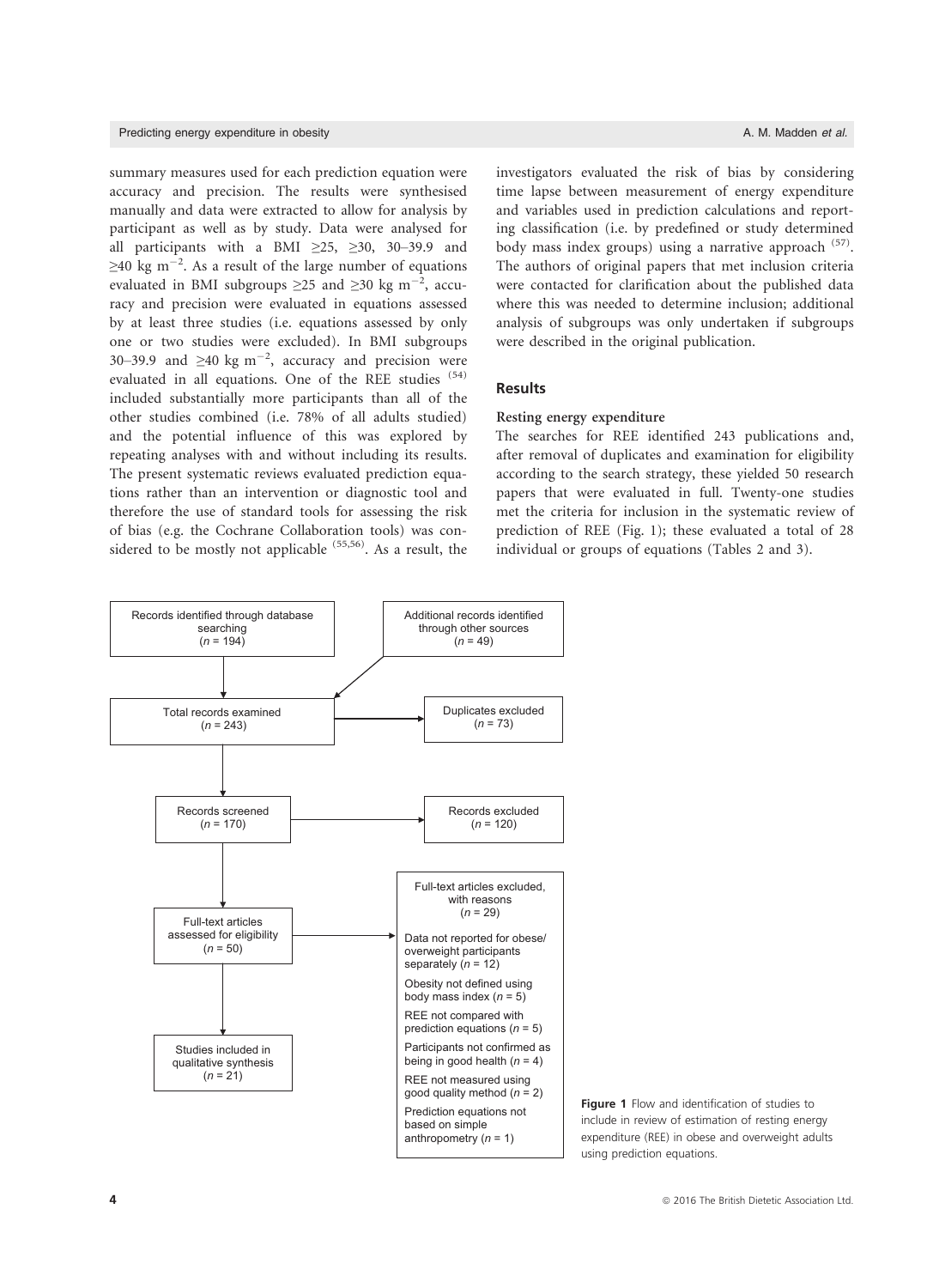A. M. Madden et al. **Predicting energy expenditure in obesity Predicting energy expenditure in obesity** 

| Authors                      | Country and context of study                                                                                | Participants (number; sex; BMI;<br>$aqe)$ * $t$                                                                                                                                                               | REE measurement (fast; rest;<br>equipment; measurement time) $‡$                                                                                         |
|------------------------------|-------------------------------------------------------------------------------------------------------------|---------------------------------------------------------------------------------------------------------------------------------------------------------------------------------------------------------------|----------------------------------------------------------------------------------------------------------------------------------------------------------|
| Das et al. (58)              | USA, Massachusetts:<br>participants recruited from<br>patients waiting for gastric<br>bypass surgery        | 12 women; BMI 37.5-45.0 kg m <sup>-2</sup> ;<br>age 36 (0.5) years<br>10 women; BMI 45.1-52.0 kg m <sup>-2</sup> ;<br>age 40 (0.5) years<br>8 women; BMI 52.1-77.0 kg m <sup>-2</sup> ; age<br>35 (0.9) years | Overnight fast; rest not specified;<br>Deltatrac Portable Metabolic cart                                                                                 |
| De Oliveira<br>et al. (59)   | Brazil, Viçosa: participants<br>recruited from local<br>community                                           | 48 men; BMI 26.4-35.2 [29.3 (2.6)]<br>kg m <sup><math>-2</math></sup> ; age 26 (5) years                                                                                                                      | Overnight 12-h fast; minimum<br>physical effort; Deltatrac-R3D<br>metabolic cart; 10-15-min<br>measurement                                               |
| Dobratz<br>et al. $(60)$     | USA, Minnesota: participants<br>recruited from patients<br>waiting for gastric bypass<br>surgery            | 14 women; BMI 41.3-65.3 [49.8 (6.2)]<br>kg m <sup><math>-2</math></sup> ; age 49 (10) years                                                                                                                   | Overnight 12-h fast; 30-min rest;<br>Deltatrac metabolic cart; 15-min<br>measurement                                                                     |
| Faria et al. (61)            | Brazil, Brasilia: participants<br>recruited from patients<br>waiting for bariatric surgery                  | 108 women and 22 men; BMI 35-58<br>[41.9 (4.8)] kg m <sup>-2</sup> ; age 18-63<br>$[35 (10)]$ years                                                                                                           | 12-h fast; rest not specified; Fitmate-<br>Cosmed; 15-min measurement                                                                                    |
| Forman<br>et al. $(62)$      | USA, Washington DC:<br>participants recruited from<br>premenopausal women                                   | 25 African-American women; BMI<br>36.1 (6.5) kg m <sup>-2</sup> ; age 34 (1) years                                                                                                                            | Overnight 12-h fast; 30-min rest;<br>Sensormedics Vmax System; 30-min<br>measurement                                                                     |
|                              |                                                                                                             | 22 Caucasian women; BMI<br>33.2 (5.2) kg m <sup>-2</sup> ; age 36 (2) years                                                                                                                                   |                                                                                                                                                          |
| Foster<br>et al. $(63)$      | USA, Pennsylvania:<br>participants in intervention<br>study                                                 | 80 women; BMI 38.9 (7.0) kg m <sup>-2</sup> ; age<br>42 (10) years                                                                                                                                            | 6-h fast with measurements<br>between early morning and early<br>afternoon; rest not specified; MMC<br>Horizon System; 5 min steady-state<br>measurement |
| Frankenfield <sup>(64)</sup> | USA, Pennsylvania:<br>participants recruited from<br>local weight management<br>centres and doctors offices | 71 adults; BMI 25.1-29.9 [27.2 (1.4)]<br>kg m <sup><math>-2</math></sup> ; age 45 (13) years                                                                                                                  | Overnight fast; 30-min rest; indirect<br>using Deltatrac MB-100; 15 or 25-<br>min measurement                                                            |
|                              |                                                                                                             | 75 adults; BMI 30.0-39.9 [34.4 (3.0)]<br>kg m <sup>-2</sup> ; age 46 (13) years                                                                                                                               |                                                                                                                                                          |
|                              |                                                                                                             | 53 adults; BMI 40.0-49.9 [43.7 (2.9)]                                                                                                                                                                         |                                                                                                                                                          |
|                              |                                                                                                             | kg m <sup><math>-2</math></sup> : age 46 (12) years<br>28 adults; BMI > 50.0 [62.4 (13.3)]                                                                                                                    |                                                                                                                                                          |
|                              |                                                                                                             | kg m <sup><math>-2</math></sup> ; age 40 (10) years                                                                                                                                                           |                                                                                                                                                          |
| Frankenfield<br>et al. (65)  | USA, Pennsylvania:<br>participants recruited from<br>hospital, clinics and<br>community                     | 8 men; BMI 30-40 kg m <sup>-2</sup> ; age<br>39 (4) years<br>12 women; BMI 30-40 kg $m^{-2}$ : age<br>44 (4) years                                                                                            | Overnight 12-h fast; rested but time<br>not specified; Deltatrac Metabolic<br>Monitor; 5 or 25 min steady state<br>measurement                           |
|                              |                                                                                                             | 14 men; BMI > 40 kg m <sup>-2</sup> ; age<br>$41(3)$ years<br>13 women; BMI > 40 kg m <sup>-2</sup> : age<br>$37(2)$ years                                                                                    |                                                                                                                                                          |
| Horie<br>et al. (66)         | Brazil, São Paulo: participants<br>recruited from patients<br>waiting for gastric bypass<br>surgery         | 120 adults; BMI 46.9 (6.2) kg m <sup>-2</sup> ; age<br>41.6 (11.6) years                                                                                                                                      | Overnight 12-h fast; 30-min rest;<br>Deltatrac Monitor II MBM-200; 30-<br>min measurement                                                                |
|                              |                                                                                                             | 37 men; BMI 49.9 (6.7) kg m <sup>-2</sup> ; age<br>38.5 (11.7) years<br>83 women; BMI 45.5 (5.5) kg m <sup>-2</sup> ; age                                                                                     |                                                                                                                                                          |
|                              |                                                                                                             | 43.0 (11.3) years                                                                                                                                                                                             |                                                                                                                                                          |

Table 2 Studies evaluating resting energy expenditure (REE) in healthy overweight or obese adults included in systematic review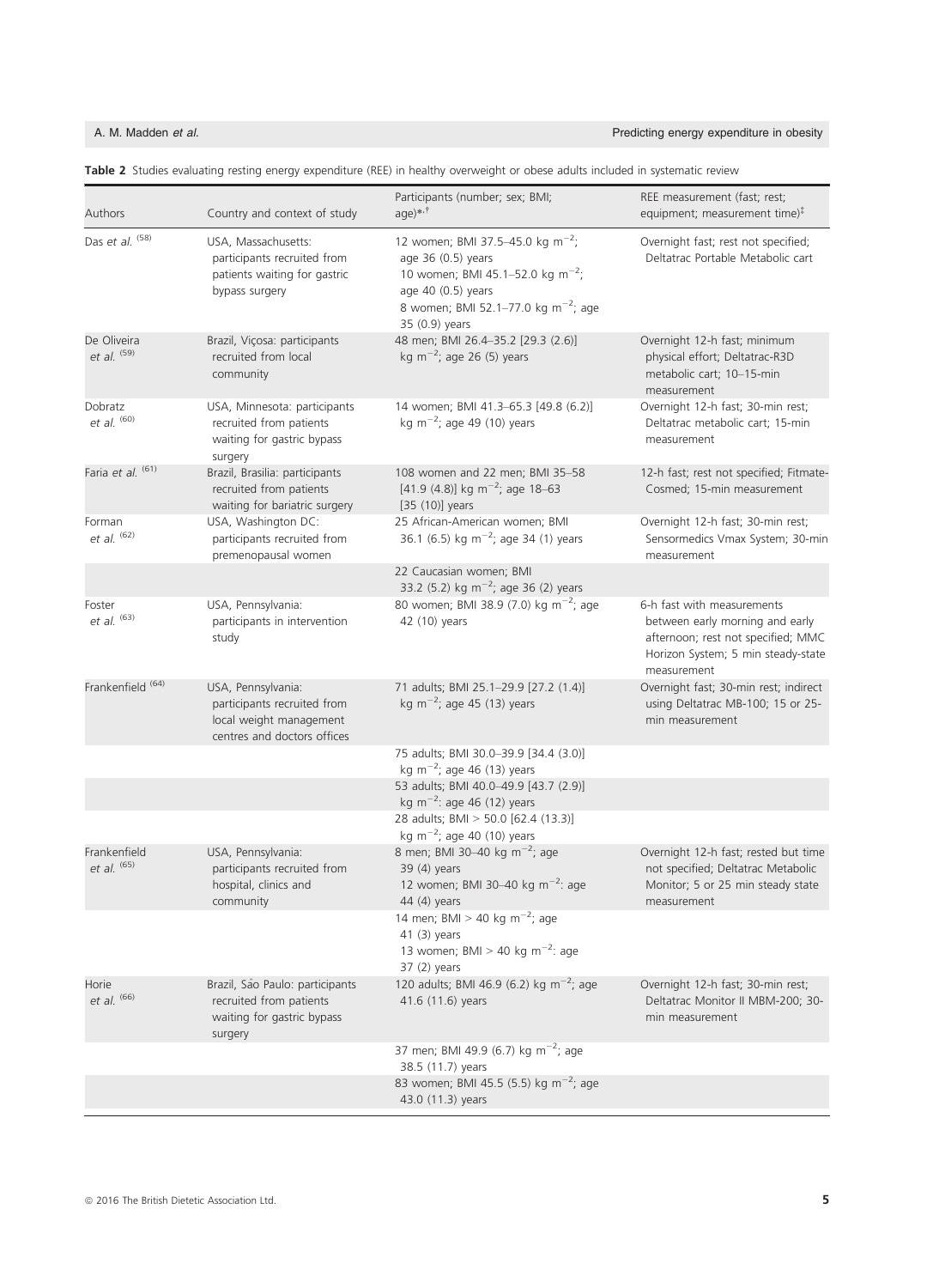# Predicting energy expenditure in obesity and the state of the state of the state of the state of the A. M. Madden et al.

# Table 2. Continued

| Authors                       | Country and context of study                                                               | Participants (number; sex; BMI;<br>$aqe)$ * $t$                                                                                                                                                                                                                                                                                  | REE measurement (fast; rest;<br>equipment; measurement time) $‡$                                                                                                     |
|-------------------------------|--------------------------------------------------------------------------------------------|----------------------------------------------------------------------------------------------------------------------------------------------------------------------------------------------------------------------------------------------------------------------------------------------------------------------------------|----------------------------------------------------------------------------------------------------------------------------------------------------------------------|
| Lazzer et al. (67)            | Italy, Verbania: participants<br>recruited from hospital                                   | 47 men; BMI 35-39.9 kg m <sup>-2</sup> ; age<br>45.5 (2.2) years<br>43 men; BMI 40-44.9 kg m <sup>-2</sup> ; age<br>51.6 (2.4) years<br>38 men; BMI 45-49.9 kg m <sup>-2</sup> ; age<br>44.8 (4.3) years<br>36 men; BMI > 50 kg m <sup>-2</sup> ; age<br>40.7 (3.8) years                                                        | Overnight fast; 20-min rest; Vmax<br>29, SensorMedics; 30-min<br>measurement                                                                                         |
| Lazzer et al. <sup>(68)</sup> | Italy, Verbania: participants<br>recruited from hospital                                   | 107 women; BMI 40-45 kg m <sup>-2</sup> ; age<br>44.2 (1.1) years<br>43 women; BMI 45-50 kg m <sup>-2</sup> ; age<br>43.1 (1.7) years<br>32 women; BMI $\geq$ 50 kg m <sup>-2</sup> ; age<br>45.8 (2.0) years                                                                                                                    | Overnight fast; 20-min rest; Vmax<br>29, SensorMedics; 30-min<br>measurement                                                                                         |
| Lazzer et al. (54)            | Italy, Verbania: participants<br>recruited from hospital                                   | 2000 men; BMI $\geq$ 30 [41.6 (6.8)]<br>kg m <sup>-2</sup> ; age 46.3 (13.8) years                                                                                                                                                                                                                                               | Overnight fast; 10-min rest; Vmax<br>29, SensorMedics; >35-min<br>measurement                                                                                        |
|                               |                                                                                            | 5368 women; BMI $\geq$ 30 [41.9 (6.5)]<br>kg m <sup>-2</sup> ; age 47.8.3 (13.9) years                                                                                                                                                                                                                                           |                                                                                                                                                                      |
| Miyake et al. (69)            | Japan, Nagano: participants<br>recruited from obesity<br>programme                         | 5 men and 5 women; BMI 27.7-33.2<br>[29.7 (1.7)] kg m <sup>-2</sup> ; age 54 (3) years                                                                                                                                                                                                                                           | Overnight 12-h fast; 30-min rest;<br>Douglas bag; $2 \times 10$ -min<br>measurement                                                                                  |
| Owen et al. (70)              | USA, Pennsylvania                                                                          | 4 women; BMI 25-30 [28.0 (1.5)]<br>kg m <sup><math>-2</math></sup> ; age 45.0 (16.4) years                                                                                                                                                                                                                                       | Overnight 12-h fast; 30-min rest;<br>Beckman Metabolic Cart;<br>approximate 10-min measurement                                                                       |
|                               |                                                                                            | 16 women; BMI ≥ 30 [37.7 (5.7)]<br>kg m <sup>-2</sup> ; age 40.5 (13.3) years                                                                                                                                                                                                                                                    |                                                                                                                                                                      |
| Owen et al. (71)              | USA, Pennsylvania                                                                          | 20 men; BMI 25-30 [27.0 (1.6)]<br>kg m <sup><math>-2</math></sup> ; age 40.2 (16.4) years                                                                                                                                                                                                                                        | Overnight 12-13-h fast; 30-min rest;<br>Beckman Metabolic Cart;<br>approximate 10-min measurement                                                                    |
|                               |                                                                                            | 16 men; BMI $\geq$ 30 [38.1 (8.0)] kg m <sup>-2</sup> ;<br>age 35.6 (10.3) years                                                                                                                                                                                                                                                 |                                                                                                                                                                      |
| Ruiz et al. (72)              | Spain, Vitoria                                                                             | 86 women; BMI 30-39.9 [33.9 (2.8)]<br>kg m <sup>-2</sup> ; age 36.6 (7.2) years                                                                                                                                                                                                                                                  | Overnight 12-h fast; 30-min rest;<br>Vmax, SensorMedics; 20-min<br>measurement                                                                                       |
| Scalfi et al. (73)            | Italy, Naples: participants<br>recruited from medical<br>school staff and students         | 30 women; BMI ≥ 30 [33.7 (3.3)]<br>kg m <sup>-2</sup> ; age 22.3 (3.9) years                                                                                                                                                                                                                                                     | Overnight 12-h fast; 30-min rest;<br>Beckman Metabolic Cart; 60-min<br>measurement                                                                                   |
| Siervo et al. (74)            | Italy, Naples: participants<br>recruited from patients<br>attending hospital               | 58 women; BMI 25-29.9 [27.4 (1.4)]<br>kg m <sup><math>-2</math></sup> ; age 25.4 (5.4) years                                                                                                                                                                                                                                     | Overnight ≥12-h fast; ≥20-min rest;<br>Vmax 29, SensorMedics; 25-45-min<br>measurement                                                                               |
|                               |                                                                                            | 58 women; BMI $\geq$ 30 [34.9 (3.6)]<br>kg m <sup>-2</sup> ; age 23.8 (5.5) years                                                                                                                                                                                                                                                |                                                                                                                                                                      |
| Siervo et al. <sup>(75)</sup> | Italy, Naples: participants<br>recruited from patients<br>attending outpatient clinic      | 8 men and 21 women; BMI > 30<br>[36.8 (5.3)] kg m <sup>-2</sup> ; age<br>65.9 (4.8) years                                                                                                                                                                                                                                        | Overnight ≥12-h fast; ≥20-min rest;<br>Vmax 29, SensorMedics; 25-45-min<br>measurement                                                                               |
| Weijs <sup>(76)</sup>         | Netherlands, Amsterdam:<br>participants recruited from<br>weight loss studies <sup>§</sup> | 25 men; BMI 25-30 [28.1 (1.4)]<br>kg m <sup>-2</sup> ; age 43.2 (12.6) years<br>29 men; BMI 30-40 [33.3 (2.4)]<br>kg m <sup>-2</sup> ; age 41.2 (12.4) years<br>80 women; BMI 25-30 [27.9 (1.4)]<br>kg m <sup>-2</sup> ; age 40.2 (11.5) years<br>74 women; BMI 30-40 [34.0 (2.6)]<br>kg m <sup>-2</sup> ; age 40.5 (11.5) years | Overnight fast or ≥4-h fast if<br>measured after noon; rest not<br>specified but not physically active;<br>Vmax Encore n29, Viasys<br>Healthcare; 25-min measurement |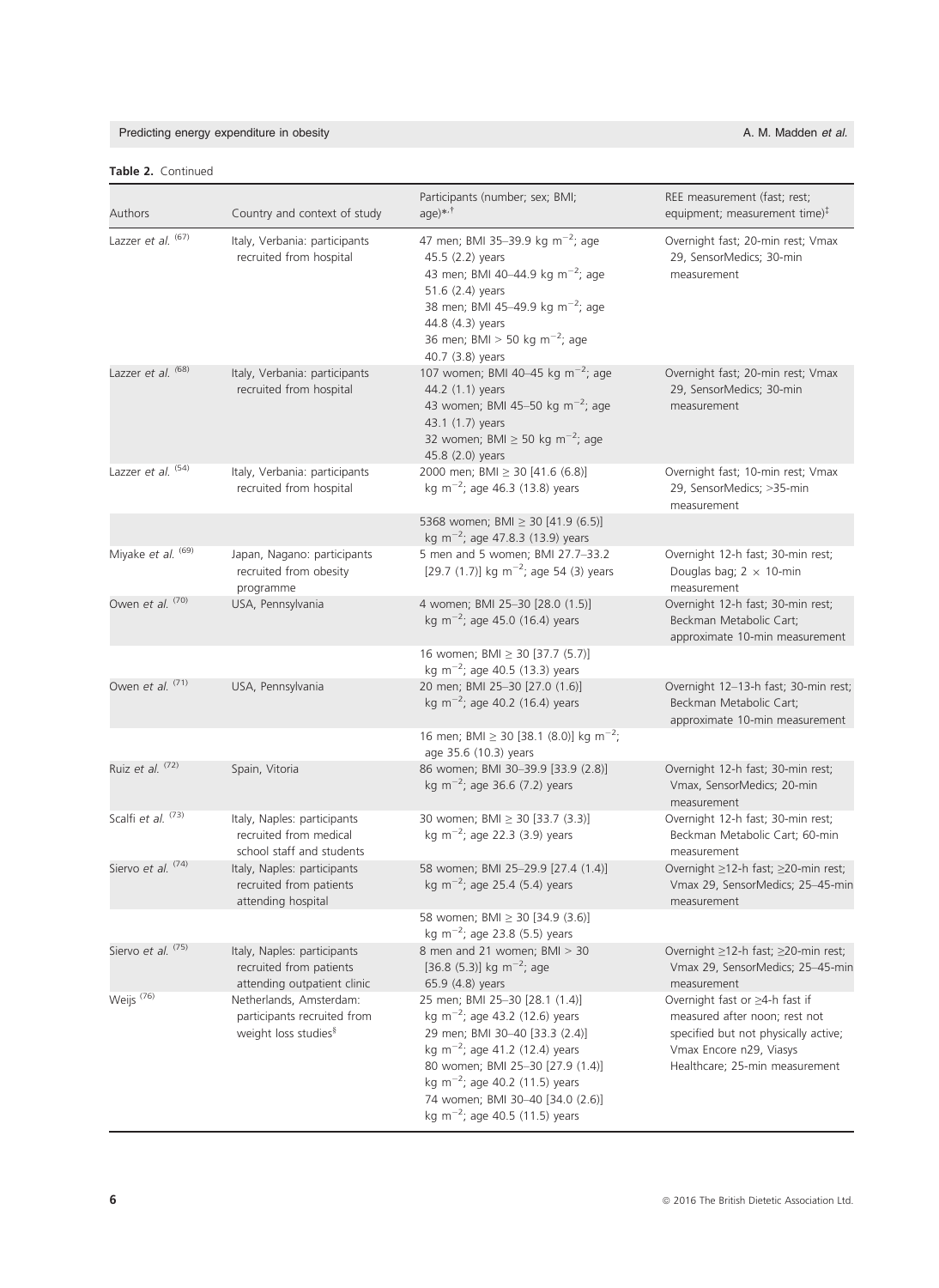### Table 2. Continued

| Authors                         | Country and context of study                                                     | Participants (number; sex; BMI;<br>$aqe)$ * $t$                                           | REE measurement (fast; rest;<br>equipment; measurement time) $‡$                              |
|---------------------------------|----------------------------------------------------------------------------------|-------------------------------------------------------------------------------------------|-----------------------------------------------------------------------------------------------|
| Wilms<br>et al. <sup>(29)</sup> | Switzerland, St Gallen:<br>participants recruited from<br>weight loss programmes | 273 women; BMI > 30 [42.8 (7.0)]<br>kg m <sup>-2</sup> ; age 41.7 (13.2) years            | Overnight >10-h fast; rest not<br>specified; Deltatrac II MBM 200; 20<br>-30-min measurement  |
|                                 | Germany, Kiel: participants<br>recruited from weight<br>loss study               | 33 women; BMI > 30 [37.2 (4.6)]<br>kg m <sup><math>-2</math></sup> ; age 40.4 (8.0) years | Overnight >10-h fast; rest not<br>specified; Vmax 29n, SensorMedics;<br>20-30-min measurement |

BMI, body mass index; IC, indirect calorimetry.

\*Data presented as in original paper; range and/or mean (SD).

† Descriptions of subgroups presented in separate cells if accuracy and precision data available for each subgroup.

‡ Length of REE measurement used in calculation after discarding equilibration period where stated.

§ Only data from Dutch participants included following correspondence with author.

Accuracy of the predictions varied with both BMI subgroup and the method of analysis (whether analysed by participants or by study subgroup) (Table 4). In BMI subgroups ≥25 and ≥30 kg m<sup>-2</sup>, predictions using WHO  $(93)$  (weight and height) equations were the most accurate, showing consistently low levels of bias, ranging from a mean underestimate of 0.4% to a mean overestimate of 0.5% in subgroup  $\geq$ 25 kg m<sup>-2</sup> and a mean overestimate of 0.5% in subgroup  $\geq$ 30 kg m<sup>-2</sup>. In subgroup 30-39.9 kg m<sup>-2</sup>, Mifflin<sup>(88)</sup> equations demonstrated least bias with a mean underestimate of 0.5%. In the subgroup  $\geq$ 40 kg m $^{-2}$ , the equations of Henry  $^{(82)}$  (weight and height) and Lazzer (female)<sup>(68)</sup> were most accurate with negligible mean bias. The evaluation of the equations of Mifflin, Henry and Lazzer (female) in BMI subgroups 30–39.9 and  $\geq$ 40 kg m<sup>-2</sup> was based on data from between 81 and 182 participants compared to >8000 participants in the evaluation of WHO in subgroups ≥25 and  $\geq$ 30 kg m<sup>-2</sup>.

Precision of predicted values also varied with BMI subgroup and analysis by participants or by study subgroup (Table 5). The Mifflin equations gave the most precise estimates in BMI subgroups ≥25, ≥30 and  $\geq$ 40 kg m<sup>-2</sup> and the second most precise after Livingston  $(87)$  in the subgroup 30–39.9 kg m<sup>-2</sup>, with predictions within 10% of measured REE for between 65.8% and 76.3% of participants when data were analysed by study subgroup (i.e. the mean proportion of predictions that were <90% or >110% of measured REE were between 23.7% and 34.2%). However, when analysis was undertaken by participant, Mifflin predictions were most precise (76.2% within 10% of measured) only in those with a BMI  $\geq 40$  kg m<sup>-2</sup>, whereas the equations providing the most precise predictions were Müller  $(89)$ <sup>(63.8%</sup> predicted within 10% of measured) in subgroup ≥25 kg m<sup>-2</sup>, Harris and Benedict (62.7% within 10%) in subgroup  $\geq$ 30 kg m<sup>-2</sup> and Livingston

(75% within 10%) in subgroup 30–39.9 kg m<sup>-2</sup>. The influence of the results from the very large study by Lazzer et al.  $(54)$  was the main reason for the poor precision by the Mifflin equations in BMI subgroups  $\geq 25$ and  $\geq$ 30 kg m<sup>-2</sup> when analysed by participants but otherwise appeared to have little other impact on the overall results (data not shown). Precise estimates (i.e. predicted values within 10% of measured REE) derived using the Henry equations, which were used to determine UK Dietary Reference Values<sup>(11)</sup>, were determined in 61.3%, 67.9% 73.0% and 63.1% participants in the  $\geq$ 25,  $\geq$ 30, 30–39.9 and  $\geq$ 40 kg m<sup>-2</sup> BMI categories, respectively, and these results were obtained from either one or two studies.

### Total energy expenditure

The searches for TEE identified 254 publications and, after removal of duplicates and examination for eligibility according to the search strategy, these yielded 22 research papers that were examined in full. Four studies <sup>(42,58,94,95)</sup> met the criteria for inclusion in the systematic review of prediction of TEE (Fig. 2) (Table 6). These predicted TEE using equations of the FAO/WHO/UN (96) or USA Dietary Reference Intakes<sup>(44)</sup> or using physical activity questionnaires (20,97-99).

The presentation of data comparing predicted with measured TEE values was less comprehensive compared to studies evaluating REE, with some results described in narrative rather than numerical form (Table 7). Although the accuracy of predicted TEE was not systematically reported, predicted values differed significantly from the measured values in at least one subgroup in all four studies (42,58,94,95). Where bias was reported or could be calculated, mean values varied from underestimates of 34% (i.e. Ainsworth  $(98)$  prediction in overweight women  $(95)$ ) to overestimates of 89% [i.e. Paffenbarger<sup>(97)</sup> prediction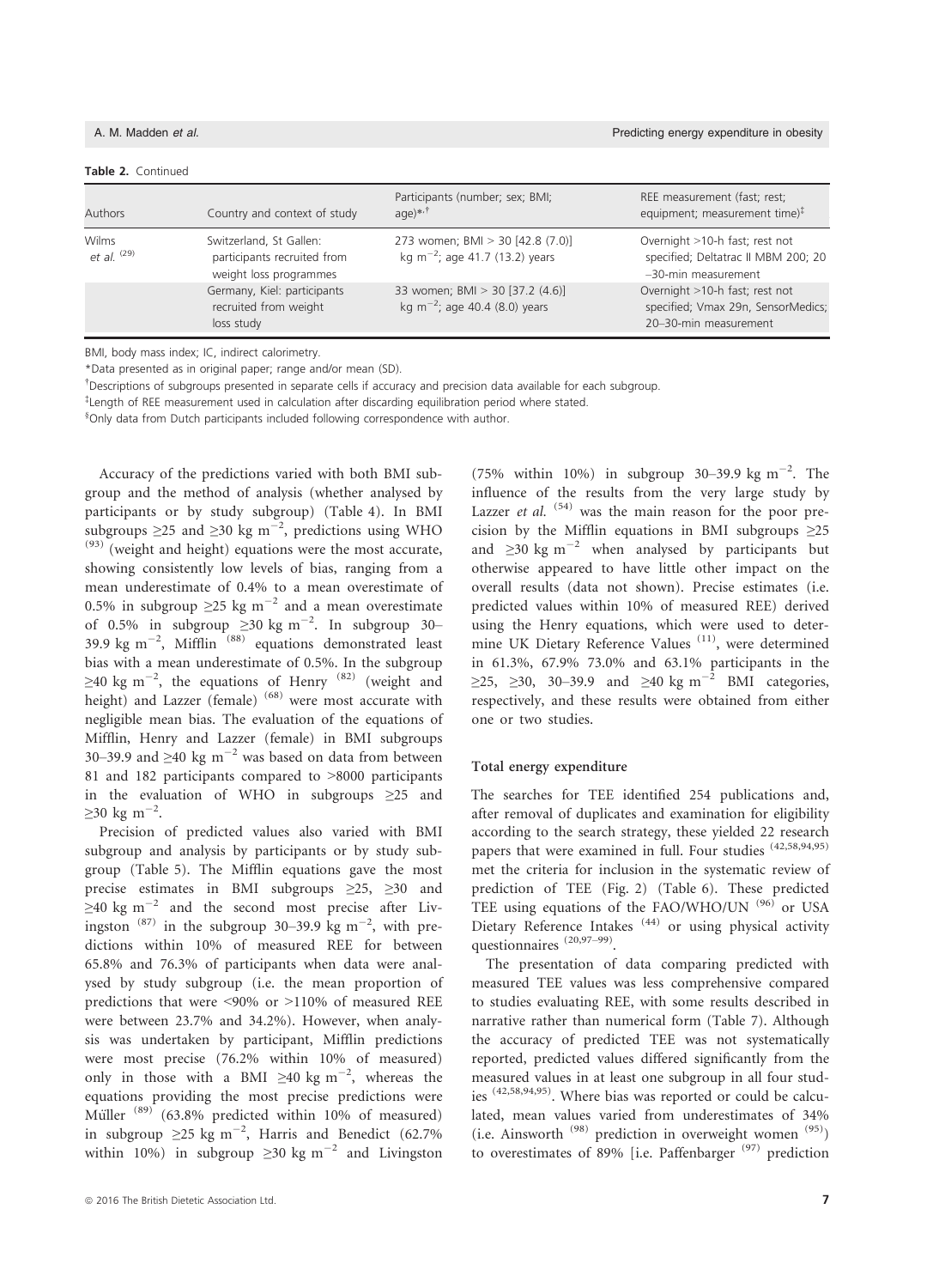Predicting energy expenditure in obesity and the state of the state of the state of the state of the state of the state of the state of the state of the state of the state of the state of the state of the state of the stat



Figure 2 Flow and identification of studies to include in review of estimation of total energy expenditure (TEE) in obese and overweight adults using prediction equations.

in obese women <sup>(95)</sup>]. Only predictions using the questionnaire of Whitt et al. <sup>(99)</sup> gave estimates with a mean bias of <10% and this was in overweight women  $(-3%)$ , whereas the mean bias in obese women was +32%. No studies presented precision data for the prediction of TEE.

# **Discussion**

### Prediction of resting energy expenditure

Although many studies have investigated the prediction of REE in overweight and obese adults, the findings of the present review do not support the use of a single prediction equation. On a population level, WHO equations based on weight and height offer the most accurate prediction for groups with mixed BMI  $\geq$ 25 kg m<sup>-2</sup>, whereas Mifflin equations are most accurate for groups with a BMI 30–39.9 and Henry (weight and height) or Lazzer (women only) for those groups with BMI  $\geq 40$  kg m<sup>-2</sup>. It should be noted that the accuracy of the equation of Lazzer et al. <sup>(68)</sup> has only been tested in women with a  $BMI > 40 \text{ kg}^2$  by the authors themselves using a randomly selected population comparable to the participants in which the equation was derived, and therefore the

more widely tested equations of Henry are preferred in this BMI category. However, accuracy data allow underand overestimates to cancel each other out and so are not useful when a predicted value is required for an individual where precision is needed to assess the chance of the prediction being within 10% of measured values. The values reported in Table 5 indicate that, even with the most precise equations, approximately one-quarter of predictions will be either <90% or >110% of measured values and, for others, more than half the predictions will be imprecise and therefore likely to be of limited value in practice. This illustrates the difficulty of identifying a single prediction equation that will be equally accurate and precise in all populations and this is clearly shown where data have been presented graphically, for example by O'Riordan et al.  $^{(45)}$  and Wilms et al.  $^{(29)}$ . Many of the studies evaluated conclude that their results do not support the use of prediction equations in overweight or obese populations (29,66,73,74,76) and, although the present review concurs with this view, it is recognised that practitioners need some guidance about how to estimate values. The Mifflin equations provide precise estimates of REE in most individuals with a BMI 30–39.9 and  $\geq 40$  kg m<sup>-2</sup> compared to other equations, although these predictions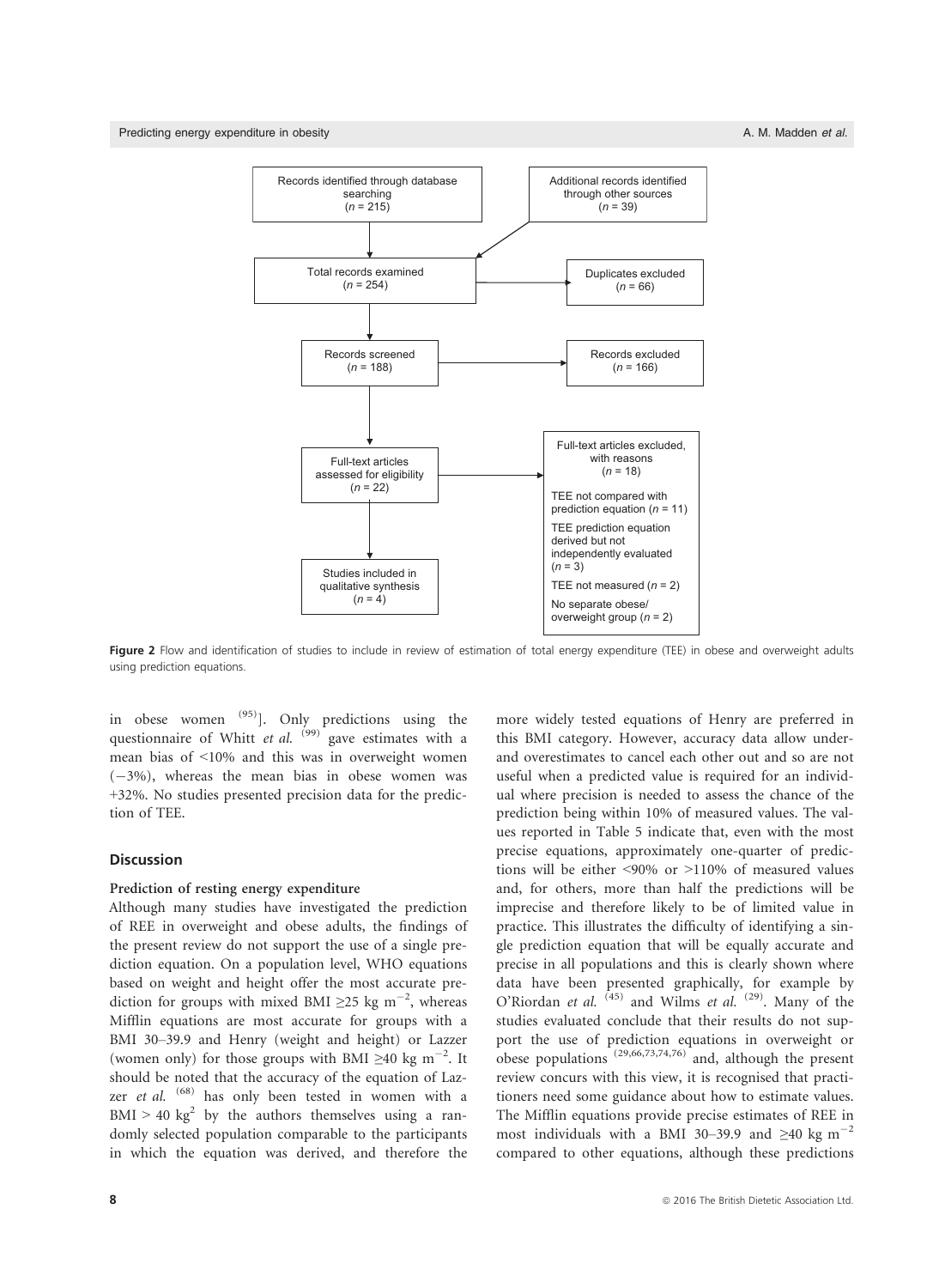|                                         | Reference of                          |                                                                                                                                                                                                                                                                                                                                                                                                                                          |
|-----------------------------------------|---------------------------------------|------------------------------------------------------------------------------------------------------------------------------------------------------------------------------------------------------------------------------------------------------------------------------------------------------------------------------------------------------------------------------------------------------------------------------------------|
| Author                                  | evaluating studies                    | Equation                                                                                                                                                                                                                                                                                                                                                                                                                                 |
| Bernstein et al. (77)                   | (29, 58, 60, 67, 68, 72, 74, 76)      | Men REE (kcal) = 11.02 weight + 10.23 height (cm) $-$ 5.8 age $-$ 1032<br>Women REE (kcal) = 7.48 weight $-$ 0.42 height (cm) $-$ 3.0 age $+$ 844                                                                                                                                                                                                                                                                                        |
| De Lorenzo et al. (78)                  | (76)                                  | Men REE (kJ) = 46.322 weight + 15.744 height (cm) - 16.66 age + 944<br>Women REE (kJ) = 53.284 weight + 20.957 height (cm) - 23.859 age + 487                                                                                                                                                                                                                                                                                            |
| De Luis et al. (79)                     | (29)                                  | REE (kcal) = $1272.5 + 9.8$ weight $- 61.6$ height (m) $- 8.2$ age                                                                                                                                                                                                                                                                                                                                                                       |
| Fredrix et al. (80)                     | (75)                                  | REE (kcal) = $1641 + 10.7$ weight $- 9.0$ age $- 203$ sex<br>$(male = 1; female = 2)$                                                                                                                                                                                                                                                                                                                                                    |
| Ganpule et al. (81)                     | (69)                                  | REE (MJ) = $0.1238 + 0.0481$ weight + 0.0234 height (cm) - 0.0138 age -<br>$0.5473$ sex (male = 0; female = 1)<br>Equations cited by Miyake et al. (69):<br>Men REE (kcal) = (0.0481 weight + 0.0234 height (cm) - 0.138 age -<br>$0.4235 \times 1000/4.186$<br>Women REE (kcal) = (0.0481 weight + 0.0234 height (cm) - 0.0138 age -<br>$0.9708$ $\times$ 1000/4.186                                                                    |
| Harris & Benedict (18)                  | $(29, 58, 60 - 76)$                   | Men REE (kcal) = $66.4730 + 13.7516$ weight + 5.0033 height (cm) - 6.7550 age<br>Women REE = $655.0955 + 9.5634$ weight + 1.8496 height (cm) - 4.6756 age                                                                                                                                                                                                                                                                                |
| Henry <sup>(82)</sup> (weight)          | (64, 76)                              | Age 18-30 years<br>Men REE (MJ) = $0.0669$ weight + 2.28<br>Women REE (MJ) = $0.0546$ weight + 2.33<br>Age 30-60 years<br>Men REE (MJ) = $0.0592$ weight + 2.48<br>Women REE (MJ) = $0.0407$ weight + 2.90<br>Age $\geq 60$ years<br>Men REE (MJ) = $0.0563$ weight + 2.15<br>Women REE (MJ) = $0.0424$ weight + 2.38                                                                                                                    |
| Henry <sup>(82)</sup> (weight & height) | (64, 76)                              | Age 18-30 years<br>Men REE (MJ) = $0.0600$ weight + 1.31 height (m) + 0.473<br>Women REE (MJ) = $0.0433$ weight + 2.57 height (m) - 1.18<br>Age 30-60 years<br>Men REE (MJ) = $0.0476$ weight + 2.26 height (m) - 0.574<br>Women REE (MJ) = $0.0342$ weight + 2.10 height (m) $-0.0486$<br>Age $\geq 60$ years<br>Men REE (MJ) = $0.0478$ weight + 2.26 height (m) - 1.07<br>Women REE (MJ) = $0.0356$ weight + 1.76 height (m) + 0.0448 |
| Huang et al. (83)                       | (67, 68)                              | REE (kcal) = 71.767 - 2.337 age + 257.293 sex + 9.996 weight + 4.231 height<br>(cm)                                                                                                                                                                                                                                                                                                                                                      |
|                                         | (76)                                  | REE (kcal) = $60.655 - 1.440$ age + 273.821 sex + 10.158 weight + 3.933 height<br>(cm)<br>$(male = 1; female = 0)$                                                                                                                                                                                                                                                                                                                       |
| Ireton-Jones <sup>(84)</sup>            | (58, 66)                              | REE (kcal) = $629 - 11$ age + 25 weight - 609 obesity<br>(obesity present = 1; obesity absent = 0)                                                                                                                                                                                                                                                                                                                                       |
| Kleiber <sup>(85)</sup>                 | (63, 73)                              | Women REE (kcal) = 65.8 weight <sup>0.75</sup> $\times$ (1 + 0.004 $\times$ [30 – age] + 0.018<br>$\times$ [height (cm)/weight <sup>0.33</sup> - 42.1])                                                                                                                                                                                                                                                                                  |
| Korth et al. (86)                       | (76)                                  | REE (kJ) = 41.5 weight - 19.1 age (y) + 35.0 height (cm) + 1107.4 sex<br>$-1731.2$ (male = 1; female = 0)                                                                                                                                                                                                                                                                                                                                |
| Lazzer et al. <sup>(67)</sup> (male)    | (67, 76)                              | REE (MJ) = 0.048 weight + 4.655 height (m) - 0.020 age - 3.605                                                                                                                                                                                                                                                                                                                                                                           |
| Lazzer et al. (68) (female)             | (29, 68, 76)                          | REE (MJ) = $0.042$ weight + 3.619 height (m) - 2.678                                                                                                                                                                                                                                                                                                                                                                                     |
| Livingston & Kohlstadt <sup> (87)</sup> | (64, 67, 68, 75, 76)                  | Men REE (kcal) = 239 weight $^{0.4330}$ - 5.92 age<br>Women REE (kcal) = 248 weight $^{0.4356}$ - 5.09 age                                                                                                                                                                                                                                                                                                                               |
| Mifflin et al. (88)                     | $(29, 54, 59 - 61, 64 - 69, 72 - 76)$ | REE (kcal) = 9.99 weight + 6.25 height (cm) - 4.92 age + 166 sex - 161<br>$(male = 1; female = 0)$                                                                                                                                                                                                                                                                                                                                       |
| Müller et al. <sup>(89)</sup>           | (29, 64, 76)                          | REE (MJ day <sup>-1</sup> ) = 0.047 weight + 1.009 sex - 0.01452 age + 3.21<br>$(male = 1; female = 0)$                                                                                                                                                                                                                                                                                                                                  |

## Table 3 Equations predicting resting energy expenditure (REE) evaluated in included studies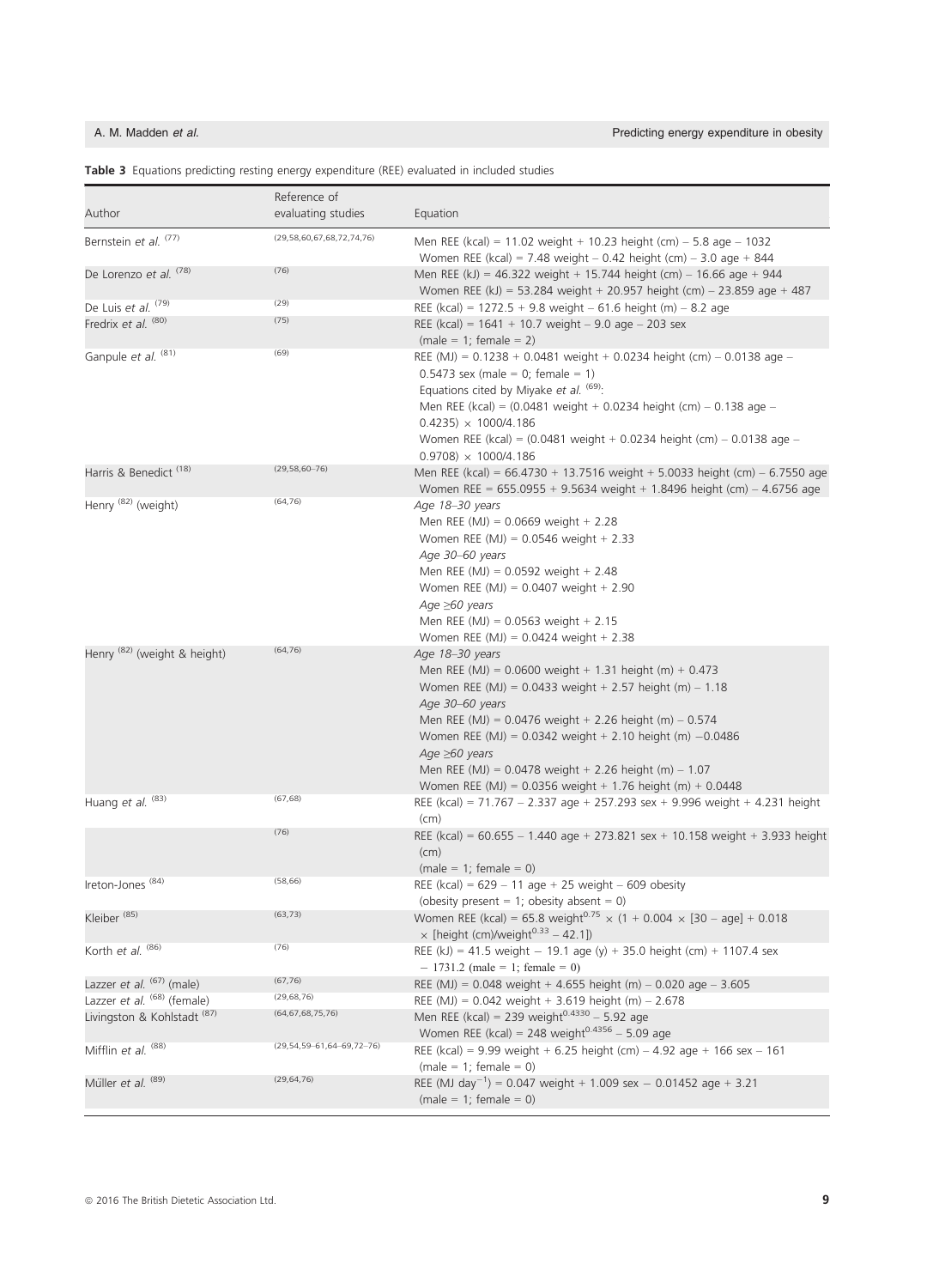# Predicting energy expenditure in obesity and the state of the state of the state of the state of the A. M. Madden et al.

# Table 3. Continued

| Author                                | Reference of<br>evaluating studies | Equation                                                                                                                                                                                                                                                                                                                                                                                                                                 |
|---------------------------------------|------------------------------------|------------------------------------------------------------------------------------------------------------------------------------------------------------------------------------------------------------------------------------------------------------------------------------------------------------------------------------------------------------------------------------------------------------------------------------------|
| Müller et al. (89) (body mass index)  | (76)                               | BMI 25-30 kg $m^{-2}$<br>REE (MJ day <sup>-1</sup> ) = 0.04507 weight + 1.006 sex - 0.01553 age + 3.407<br>$BM > 30 kg m^{-2}$<br>REE (MJ day <sup>-1</sup> ) = 0.05 weight + 1.103 sex - 0.01586 age + 2.924<br>$(male = 1; female = 0)$                                                                                                                                                                                                |
| Owen et al. (70) (female)             | $(29,60,65,66,68-70,72-76)$        |                                                                                                                                                                                                                                                                                                                                                                                                                                          |
| Owen et al. (71) (male)               | (65-67,69,71,75,76)                | REE (kcal) = $795 + 7.18$ weight                                                                                                                                                                                                                                                                                                                                                                                                         |
| Roza et al. <sup>(90)</sup>           | (76)                               | REE (kcal) = $879 + 10.2$ weight<br>Men REE (kcal) = $88.362 + 4.799$ height (cm) + 13.397 weight - 5.677 age<br>Women REE (kcal) = 447.593 + 3.098 height (cm) + 9.247 weight $-$ 4.330 age                                                                                                                                                                                                                                             |
| Schofield (19) (weight)               | (69, 73, 76)                       | Age 18-30 years<br>Men REE (MJ) = $0.063$ weight + 2.896<br>Women REE (MJ) = $0.062$ weight + 2.036<br>Age 30-60 years<br>Men REE (MJ) = $0.048$ weight + 3.653<br>Women REE (MJ) = $0.034$ weight + 3.538<br>Age $\geq 60$ years<br>Men REE (MJ) = $0.049$ weight + 2.459<br>Women REE (MJ) = $0.038$ weight + 2.755                                                                                                                    |
| Schofield (19) (weight & height)      | (73, 76)                           | Age 18-30 years<br>Men REE (MJ) = $0.063$ weight $- 0.042$ height (m) + 2.953<br>Women REE (MJ) = $0.057$ weight + 1.84 height (m) + 0.411<br>Age 30-60 years<br>Men REE (MJ) = $0.048$ weight $- 0.011$ height (m) + 3.670<br>Women REE (MJ) = $0.034$ weight + 0.006 height (m) + 3.530<br>Age $\geq 60$ years<br>Men REE (MJ) = $0.038$ weight + 4.068 height (m) - 3.491<br>Women REE (MJ) = 0.033 weight + 1.917 height (m) + 0.074 |
| Siervo et al. (74)                    | (29, 68)                           | $REE = 11.5$ weight + 542.2                                                                                                                                                                                                                                                                                                                                                                                                              |
| Tabata et al. (91)                    | (69)                               | REE (kcal) = 21.5 weight (kg) specific to age of Miyake subjects                                                                                                                                                                                                                                                                                                                                                                         |
| Weijs & Vansant <sup>(92)</sup>       | (72)                               | REE = 14.038 weight + 4.498 height (cm) + 137.566 sex - 0.977 age (years) -<br>221.631<br>$(male = 1; female = 0)$                                                                                                                                                                                                                                                                                                                       |
| WHO <sup>(93)</sup> (weight)          | (58-60, 64, 67, 68, 72, 73, 76)    | Age 18-30 years<br>Men REE (MJ) = $0.0640$ weight + 2.84<br>Women REE (MJ) = $0.0615$ weight + 2.08<br>Age 30-60 years<br>Men REE (MJ) = 0.0485 weight + 3.67<br>Women REE (MJ) = $0.0364$ weight + 3.47<br>Age $\geq 60$ years<br>Men REE (MJ) = $0.0565$ weight + 2.04<br>Women REE (MJ) = $0.0439$ weight + 2.49                                                                                                                      |
| WHO <sup>(93)</sup> (weight & height) | $(29, 54, 64, 67, 68, 72 - 76)$    | Age 18-30 years<br>Men REE (kJ) = 64.4 weight - 113.0 height (m) $+3000$<br>Women REE (kJ) = 55.6 weight + 1397.4 height (m) + 146<br>Age 30-60 years<br>Men REE (kJ) = 47.2 weight + 66.9 height (m) + 3769<br>Women REE (kJ) = 36.4 weight - 104.6 height (m) + 3619<br>Age $\geq 60$ years<br>Men REE (kJ) = 36.8 weight + 4719.5 height (m) $-$ 4481<br>Women REE (kJ) = 38.5 weight + 2665 height (m) $- 1264$                      |

Units not specified within Table 3: weight in kg; age in years.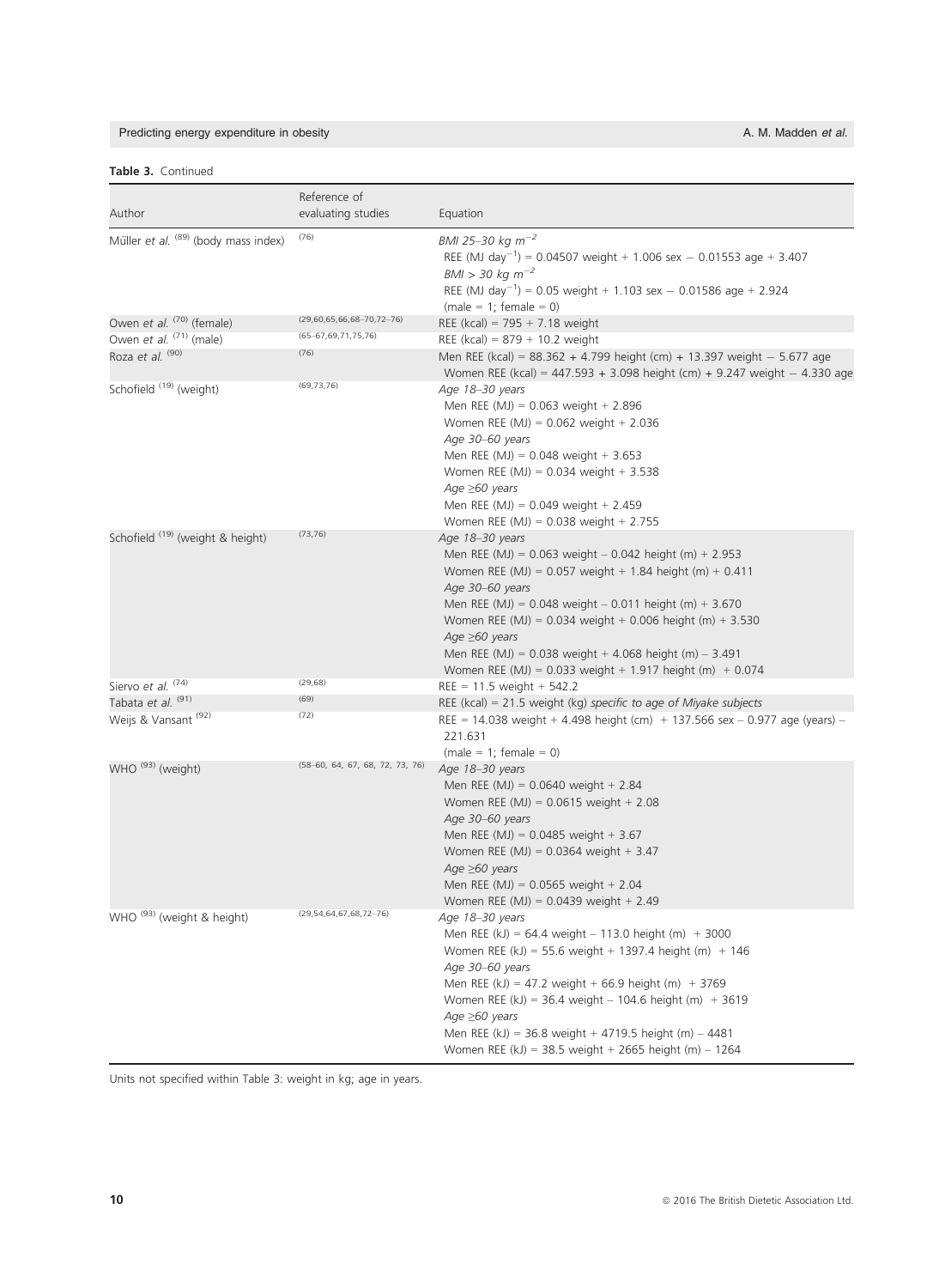| <b>BMI</b> subgroup | Analysis by participants |                  |             |                   | Analysis by study subgroup     |             |  |
|---------------------|--------------------------|------------------|-------------|-------------------|--------------------------------|-------------|--|
| $(kg m^{-2})$       | Equation                 | Participants (n) | Bias $(\%)$ | Equation          | Subgroups (n)                  | Bias $(\%)$ |  |
| $\geq$ 25           | WHO wt                   | 941              | 1.9         | Schofield wt      | 3                              | 5.7         |  |
|                     | Harris & Benedict        | 1882             | 0.8         | WHO wt            | 11                             | 3.6         |  |
|                     | WHO wt & ht              | 8716             | 0.4         | Harris & Benedict | 29                             | 2.8         |  |
|                     | Müller                   | 741              | $-1.7$      | WHO wt & ht       | 16                             | 1.1         |  |
|                     | Owen M                   | 222              | $-3.8$      | <b>Müller</b>     | $\overline{7}$                 | $-0.4$      |  |
|                     | Schofield wt             | 312              | $-3.9$      | Owen M            | $\overline{4}$                 | $-1.5$      |  |
|                     | Mifflin                  | 9038             | $-6.4$      | Mifflin           | 21                             | $-2.1$      |  |
|                     | Huang                    | 554              | $-6.5$      | Huang             | 3                              | $-6.3$      |  |
|                     | Livingston               | 810              | $-7.5$      | Livingston        | 8                              | $-6.6$      |  |
|                     | Owen F                   | 779              | $-12.7$     | Owen M&F          | $\overline{4}$                 | $-7.7$      |  |
|                     | Owen M&F                 | 367              | $-13.7$     | Owen F            | 11                             | $-9.8$      |  |
|                     | Bernstein                | 1106             | $-18.5$     | Bernstein         | 10                             | $-15.9$     |  |
| $\geq 30$           | WHO wt                   | 662              | 3.6         | WHO wt            | 9                              | 4.3         |  |
|                     | Harris & Benedict        | 1511             | 0.9         | Harris & Benedict | 23                             | 2.3         |  |
|                     | WHO wt & ht              | 8379             | 0.5         | WHO wt & ht       | 13                             | 0.5         |  |
|                     | Owen M                   | 202              | $-4.3$      | Owen M            | 3                              | $-2.3$      |  |
|                     | Mifflin                  | 8643             | $-6.6$      | Mifflin           | 16                             | $-2.6$      |  |
|                     | Livingston               | 531              | $-7.3$      | Livingston        | 6                              | $-7.2$      |  |
|                     | Owen F                   | 717              | $-13.4$     | Owen F            | 9                              | $-11.2$     |  |
|                     | Bernstein                | 840              | $-18.5$     | Bernstein         | 8                              | $-17.1$     |  |
| 30-39.9             | Weijs & Vansant          | 86               | 10.0        | Weijs & Vansant   | $\mathbf{1}$                   | 10.0        |  |
|                     | WHO wt                   | 161              | 5.1         | WHO wt            | $\overline{2}$                 | 5.0         |  |
|                     | Harris & Benedict        | 161              | 5.0         | Harris & Benedict | $\overline{2}$                 | 5.0         |  |
|                     | Henry wt                 | 75               | 4.0         | Henry wt          | $\mathbf{1}$                   | 4.0         |  |
|                     | Müller                   | 75               | 3.0         | Müller            | $\mathbf{1}$                   | 3.0         |  |
|                     | Henry wt & ht            | 75               | 2.0         | Henry wt & ht     | $\mathbf{1}$                   | 2.0         |  |
|                     | <b>Mifflin</b>           | 161              | $-0.5$      | <b>Mifflin</b>    | $\overline{2}$                 | $-0.5$      |  |
|                     | Livingston               | 75               | $-2.0$      | Livingston        | $\mathbf{1}$                   | $-2.0$      |  |
|                     | WHO wt & ht              | 161              | $-5.1$      | WHO wt & ht       | $\mathbf{1}$                   | $-4.5$      |  |
|                     | Owen F                   | 86               | $-8.0$      | Owen F            | $\mathbf{1}$                   | $-8.0$      |  |
|                     | Bernstein                | 86               | $-15.0$     | Bernstein         | $\mathbf{1}$                   | $-15.0$     |  |
| $\geq 40$           | Henry wt                 | 81               | 6.0         | Henry wt          | $\overline{2}$                 | 6.5         |  |
|                     | Müller                   | 81               | 3.7         | Harris & Benedict | $\overline{4}$                 | 3.8         |  |
|                     | WHO wt & ht              | 263              | 2.8         | Müller            | $\overline{2}$                 | 3.5         |  |
|                     | WHO wt                   | 277              | 1.8         | WHO wt            | $\overline{4}$                 | 2.8         |  |
|                     | Harris & Benedict        | 277              | 0.6         | WHO wt & ht       | 3                              | 2.7         |  |
|                     | Henry wt & ht            | 81               | 0.0         | Henry wt & ht     | $\overline{2}$                 | 0.0         |  |
|                     | Lazzer F                 | 182              | 0.0         | Lazzer F          | $\mathbf{1}$                   | 0.0         |  |
|                     |                          |                  |             |                   |                                |             |  |
|                     | Siervo                   | 182              | $-1.0$      | Siervo            | $\mathbf{1}$<br>$\overline{4}$ | $-1.0$      |  |
|                     | Mifflin                  | 277              | $-4.1$      | Mifflin           |                                | $-1.7$      |  |
|                     | Huang                    | 182              | $-6.0$      | Huang             | $\mathbf{1}$                   | $-6.0$      |  |
|                     | Livingston               | 263              | $-7.5$      | Livingston        | 3                              | $-7.7$      |  |
|                     | Owen F                   | 196              | $-11.6$     | Owen F            | $\overline{2}$                 | $-11.5$     |  |
|                     | Bernstein                | 196              | $-19.6$     | Bernstein         | $\overline{2}$                 | $-17.5$     |  |

|  |  |  |  |  |  | Table 4 Accuracy of equations predicting resting energy expenditure (REE) |  |
|--|--|--|--|--|--|---------------------------------------------------------------------------|--|
|--|--|--|--|--|--|---------------------------------------------------------------------------|--|

BMI, body mass index; F, female; ht, height; M, male; wt, weight. Bias presented as the difference between mean predicted and mean measured REE expressed as a percentage of mean measured REE.

The equation with the highest accuracy is indicated by the least bias i.e. in bold text; positive values indicate a tendency to overestimate measured REE; negative values indicate a tendency to underestimate measured REE. In BMI subgroups  $\geq$ 25 and  $\geq$ 30 kg m<sup>-2</sup>, data are only presented for equations that have been evaluated by at least three studies.

will be imprecise (<90% or >110% of measured REE) in approximately 25% of individuals. However, the Mifflin equations did not provide precise estimates in all studies and the analysis undertaken by participants, rather than by study subgroup, was highly influenced by the large population studied by Lazzer et al. <sup>(54)</sup>. This is probably a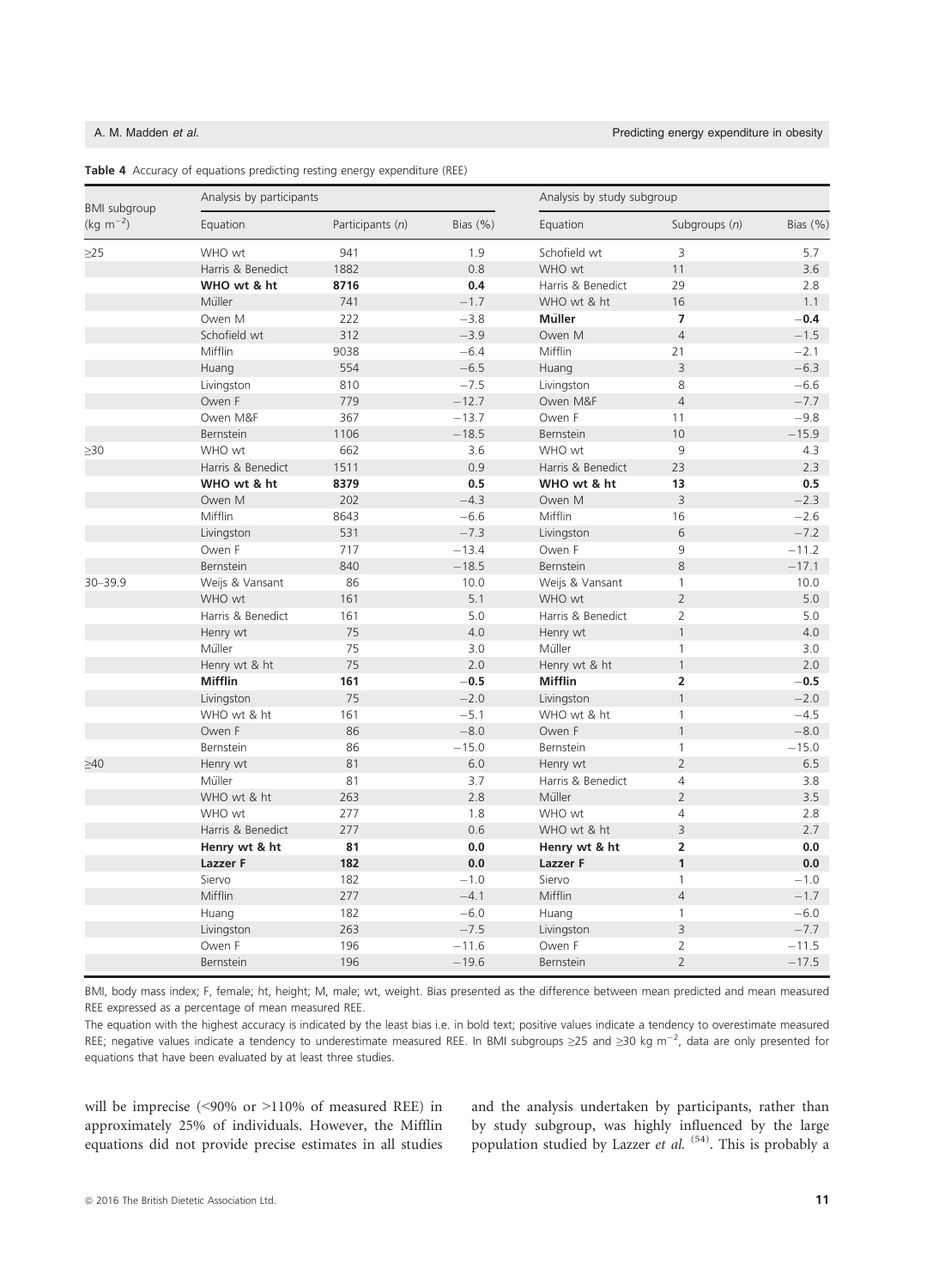### Predicting energy expenditure in obesity A. M. Madden et al.

|                             | Analysis by participants     |                  |               | Analysis by study subgroup |                 |               |
|-----------------------------|------------------------------|------------------|---------------|----------------------------|-----------------|---------------|
| BMI subgroup (kg $m^{-2}$ ) | Equation                     | Participants (n) | Precision (%) | Equation                   | Subgroups $(n)$ | Precision (%) |
| $\geq$ 25                   | Müller                       | 741              | 63.8          | <b>Mifflin</b>             | 15              | 65.9          |
|                             | Harris & Benedict            | 1173             | 62.5          | Livingston                 | 6               | 63.7          |
|                             | WHO wt                       | 535              | 60.1          | Müller                     | $\overline{7}$  | 62.3          |
|                             | Livingston                   | 464              | 59.2          | Harris & Benedict          | 18              | 60.4          |
|                             | WHO wt & ht                  | 8224             | 51.5          | WHO wt                     | $\overline{7}$  | 59.0          |
|                             | Mifflin                      | 8405             | 50.1          | WHO wt & ht                | 11              | 54.5          |
|                             | Owen M&F                     | 866              | 33.4          | Owen M&F                   | 13              | 51.2          |
|                             | Bernstein                    | 614              | 10.3          | Bernstein                  | 5               | 14.4          |
| $\geq 30$                   | <b>Harris &amp; Benedict</b> | 790              | 62.7          | <b>Mifflin</b>             | 13              | 65.8          |
|                             | WHO wt                       | 256              | 59.4          | Harris & Benedict          | 13              | 58.3          |
|                             | WHO wt & ht                  | 7945             | 51.1          | WHO wt                     | 5               | 58.0          |
|                             | Mifflin                      | 8126             | 49.9          | WHO wt & ht                | $\overline{9}$  | 52.9          |
|                             | Owen M&F                     | 634              | 34.5          | Owen M&F                   | 10              | 48.9          |
|                             | Bernstein                    | 406              | 11.0          | Bernstein                  | $\overline{4}$  | 15.8          |
| $30 - 39.9$                 | Livingston                   | 75               | 75.0          | Livingston                 | $\mathbf{1}$    | 75.0          |
|                             | Mifflin                      | 181              | 74.0          | Mifflin                    | 3               | 73.0          |
|                             | Henry wt & ht                | 75               | 73.0          | Henry wt & ht              | $\mathbf{1}$    | 73.0          |
|                             | Harris & Benedict            | 181              | 62.6          | Owen M&F                   | $\overline{2}$  | 64.0          |
|                             | Henry wt                     | 75               | 60.0          | Henry wt                   | $\mathbf{1}$    | 60.0          |
|                             | Müller                       | 75               | 59.0          | Harris & Benedict          | $\overline{3}$  | 59.3          |
|                             | WHO wt                       | 161              | 58.5          | Müller                     | $\mathbf{1}$    | 59.0          |
|                             | Owen M&F                     | 106              | 57.2          | WHO wt                     | $\overline{2}$  | 58.5          |
|                             | Weijs & Vansant              | 86               | 52.0          | Weijs & Vansant            | $\mathbf{1}$    | 52.0          |
|                             | WHO wt & ht                  | 161              | 36.5          | WHO wt & ht                | $\overline{2}$  | 38.0          |
|                             | Bernstein                    | 86               | 24.0          | Bernstein                  | $\mathbf{1}$    | 24.0          |
| $\geq 40$                   | <b>Mifflin</b>               | 122              | 76.2          | <b>Mifflin</b>             | $\overline{4}$  | 76.3          |
|                             | Harris & Benedict            | 122              | 68.9          | Harris & Benedict          | $\overline{4}$  | 68.5          |
|                             | Livingston                   | 81               | 64.2          | Livingston                 | $\overline{2}$  | 62.5          |
|                             | Henry wt & ht                | 81               | 63.1          | Henry wt & ht              | $\overline{2}$  | 60.0          |
|                             | Müller                       | 81               | 61.9          | Müller                     | $\overline{2}$  | 60.0          |
|                             | WHO wt                       | 95               | 61.0          | Henry wt                   | $\overline{2}$  | 58.0          |
|                             | Henry wt                     | 81               | 60.5          | WHO wt                     | $\overline{3}$  | 57.7          |
|                             | WHO wt & ht                  | 81               | 60.4          | WHO wt & ht                | 2               | 57.0          |
|                             | Owen M&F                     | 41               | 38.8          | Owen M&F                   | $\overline{2}$  | 41.5          |
|                             | Bernstein                    | 14               | 29.0          | Bernstein                  | 1               | 29.0          |

Table 5 Precision of equations predicting resting energy expenditure (REE)

BMI, body mass index; F, female; ht, height; M, male; wt, weight. Data are presented as a percentage of predicted REE values within 10% of measured REE.

Best precision for each BMI group is indicated by the highest percentage i.e. in bold text. In BMI subgroups  $\geq$ 25 and  $\geq$ 30 kg m $^{-2}$ , data only shown for equations that have been evaluated by at least three studies.

result of differences between the two populations; the Mifflin participants were recruited from Nevada in West of USA, and included 45% of women and 49% of men weighing >120% of ideal body weight, whereas the Lazzer participants were recruited from Northern Italy and all had BMI > 30 kg m<sup>-2</sup>; the Mifflin men and women were a mean of 8 and 4 cm taller, respectively, and 36 kg lighter than those in the Lazzer study; all of the Lazzer participants are described as White and, although the ethnicity of the Mifflin population is not described, approximately 77% of the population of Nevada were White in 2013 (100). Although the Mifflin equations predict REE precisely in more individuals with a BMI 30–39.9 and  $\geq$ 40 kg m<sup>-2</sup> compared to other equations, they clearly are not suitable for this Italian population.

### Prediction of total energy expenditure

The four studies included in the evaluation of TEE predictions provide no good evidence indicating that meaningful estimates of TEE can be obtained in individuals or groups who are overweight or obese. These predictions, based on both equations and physical activity questionnaires, were mostly inaccurate and precision was not reported. The measurement of TEE is considerably more difficult and expensive than measurement of REE, which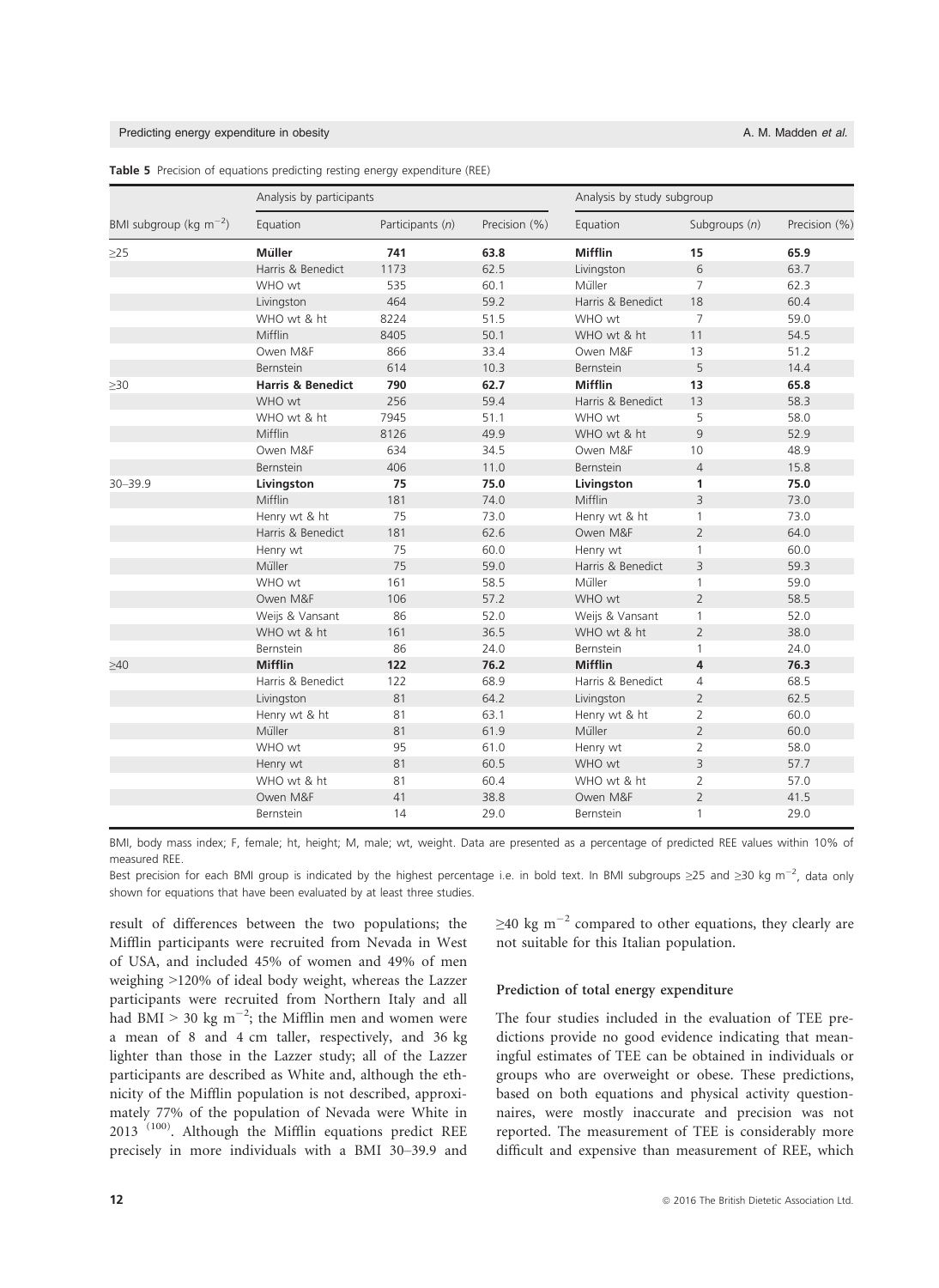|  |  |  | Table 6 Studies evaluating total energy expenditure (TEE) in healthy overweight or obese adults included in systematic review |
|--|--|--|-------------------------------------------------------------------------------------------------------------------------------|
|--|--|--|-------------------------------------------------------------------------------------------------------------------------------|

| Authors                | Country and context of study                                                                      | Obese/overweight participants (number, sex, age)                                                                                                                                                                                                             | How TEE is measured                                                   |
|------------------------|---------------------------------------------------------------------------------------------------|--------------------------------------------------------------------------------------------------------------------------------------------------------------------------------------------------------------------------------------------------------------|-----------------------------------------------------------------------|
| Blanc<br>et al. $(94)$ | USA, Pennsylvania and Tennessee:<br>Participants recruited from the community                     | 36 men with BMI $\geq$ 30 kg m <sup>-2</sup> ; aged 70–79 years<br>37 women with BMI $\geq$ 30 kg m <sup>-2</sup> ; aged 70-79 years                                                                                                                         | Doubly-labelled water<br>at two time points<br>over 15 days           |
| Das<br>et al. $(58)$   | USA, Massachusetts: Participants recruited<br>from patients waiting for<br>gastric bypass surgery | 12 women with BMI 37.5-45 kg $m^{-2}$ ; aged 36.2 (0.5) years<br>10 women with BMI 45-52 kg m <sup>-2</sup> ; aged 40.1 (0.5) years<br>8 women with BMI 52-77 kg $m^{-2}$ ; aged 35.4 (0.9) years                                                            | Doubly-labelled water<br>at two points over<br>15 days                |
| Mahabir<br>et al. (95) | USA, Maryland: Participants recruited<br>from the community                                       | 26 women with BMI 25-30 kg $m^{-2}$ ; aged $\geq$ 50 years<br>18 women with BMI > 30 kg m <sup>-2</sup> ; aged $\geq$ 50 years                                                                                                                               | Doubly-labelled water<br>at multiple points<br>over variable days     |
| Tooze<br>et al. $(42)$ | USA, Maryland: Participants recruited<br>randomly from the community                              | 115 men with BMI 25-29.9 kg $m^{-2}$ ; aged 40-69 years<br>67 women with BMI 25-29.9 kg $\text{m}^{-2}$ ; aged 40-69 years<br>69 men with BMI > 29.9 kg m <sup>-2</sup> ; aged 40-69 years<br>60 women with BMI > 29.9 kg m <sup>-2</sup> ; aged 40-69 years | Doubly-labelled water<br>at five points over<br>approximately 14 days |

BMI, body mass index.

may explain the limited research in this area. However, it could be argued that the need for useable predictions is more important for TEE than REE because it is TEE that must be determined to allow an energy deficit to be determined, as required for weight management. Examination of physical activity level (PAL) in the overweight and obese may provide a useful approach for estimating TEE using the factorial approach (i.e. TEE = REE  $\times$ PAL)<sup>(11)</sup>. Studies by Prentice *et al.* <sup>(40)</sup> Gibney *et al.* <sup>(101)</sup> Tooze et al.  $(42)$  Moshfegh et al.  $(43)$  and Park et al. (102,103) include reliably measured TEE and examined PAL in overweight and obese participants. Although this is strictly outside the remit of the present systematic review, it is worth noting that most measured PAL values from obese participants in these studies fall between the 25th and 50th centiles (i.e. 1.49 and 1.63), which are recommended by the Scientific Advisory Committee on Nutrition for less active and averagely active populations, including those who are overweight and obese <sup>(11)</sup>. In the absence of other evidence, these recommendations rather than other predictions should be used for estimating TEE in obese and overweight populations.

### Limitations

The reviews presented may be limited by publication bias and relevant studies may have been omitted from those included in the systematic evaluation. Studies were purposely excluded if prediction equations were based on more complex body composition variables <sup>(104)</sup>, which may provide more useful estimates but are unlikely to be available in clinical or public health practice. Studies were also excluded if the participants were described as being acutely ill or having a condition that might influence their metabolic rate. However, a high prevalence of co-morbidity, including glucose intolerance, dyslipidaemia and hypertension, is present in obese adults, especially when BMI >40 kg m<sup>-2 (105)</sup>, and so it is likely that study populations may have included some of these conditions. This review did not investigate the effect of ethnicity on the accuracy or precision of prediction equations as a result of the limited studies that have explicitly investigated this; for example, those by Forman et al.  $(62)$  and Blanc et al.  $(94)$ . However, clearly, ethnicity does influence REE, probably mediated through differences in body composition, and Weijs<sup>(76)</sup> has recommended that this is addressed. The review protocols were designed to maximise the inclusion of good quality data, although the diverse study procedures and variation in reporting may have resulted in inclusion or exclusion decisions that impacted upon the overall results. For example, studies were included if REE measurements were made in the fasting state, although this varied in length and was not always fully described; the study by Foster et al.  $(63)$  was included even though they reported that their 6-h fast 'may not have totally removed the thermic effect of a large meal'. The REE study by Shaneshin et al.  $(106)$  was excluded because the number of overweight and obese participants was not reported but, from a global perspective, these data are important because most other studies were from American or European populations. The limited reporting of precision data for REE predictions and their absence for TEE means that the conclusions are based on only a proportion of the participants studied and this is a concern. It is possible that prediction equations published earlier have been evaluated by more studies and this may lead to an apparent improvement in accuracy based on mean values. The Henry equations were amongst those published in the last 10 years and have only been evaluated by two studies, although those based on weight and height still showed good accuracy.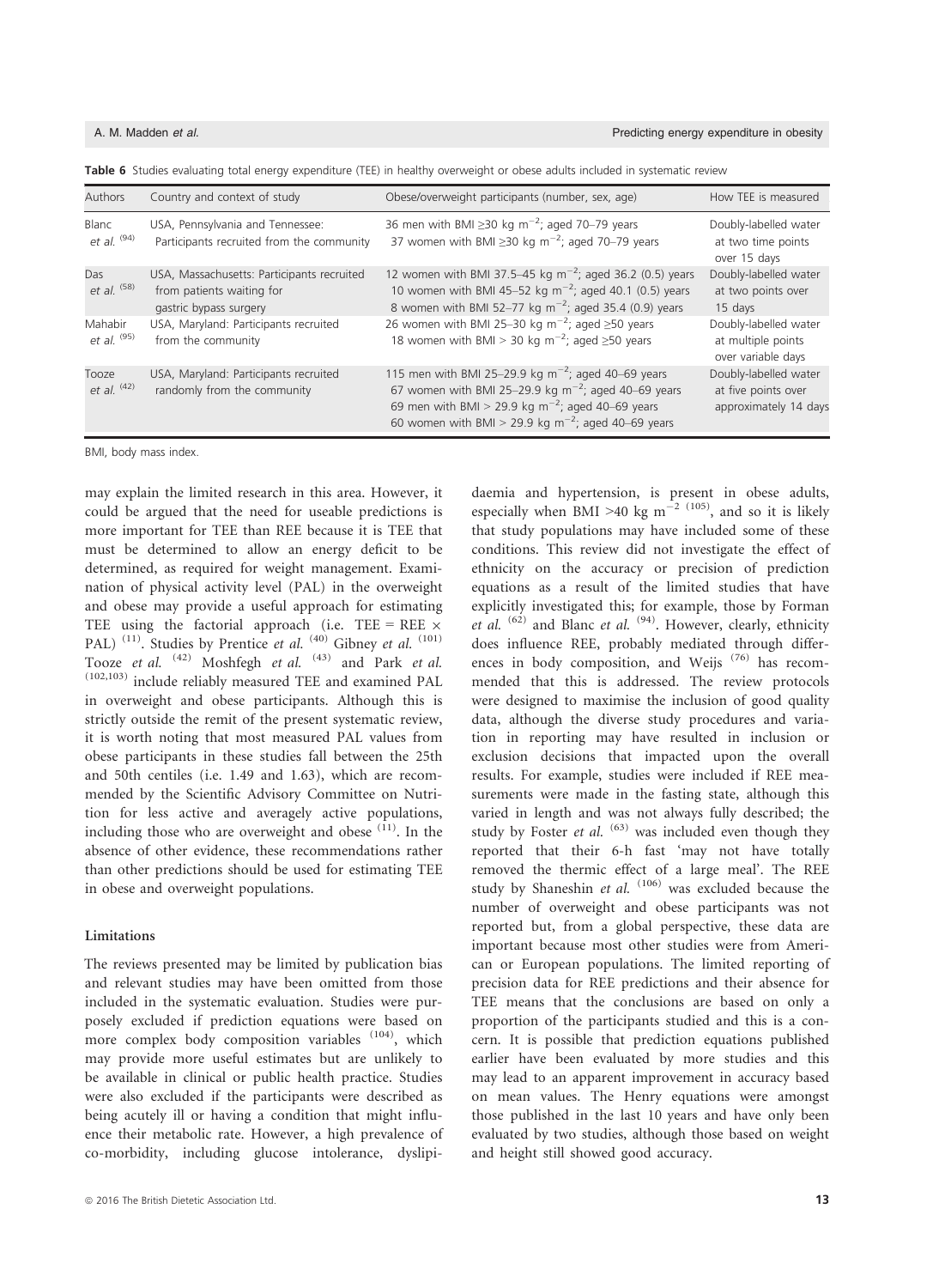### Predicting energy expenditure in obesity A. M. Madden et al. A. M. Madden et al.

Table 7 Comparison of measured and predicted total energy expenditure (TEE) in healthy overweight or obese adults (mean values unless otherwise stated)

| Authors                | Measured TEE (MJ day <sup>-1</sup> )                                                                                                                                                                               | Prediction equations                                               | Findings including predicted TEE (MJ day <sup>-1</sup> ) if available                                                                                                                                                                                                                                                                                                         |
|------------------------|--------------------------------------------------------------------------------------------------------------------------------------------------------------------------------------------------------------------|--------------------------------------------------------------------|-------------------------------------------------------------------------------------------------------------------------------------------------------------------------------------------------------------------------------------------------------------------------------------------------------------------------------------------------------------------------------|
| Blanc<br>et al. $(94)$ | Values not reported for<br>obese participants separately                                                                                                                                                           | James and Schofield <sup>(96)</sup>                                | $\mathsf{TEE}_p$ overestimated $\mathsf{TEE}_m$ by 8% in obese participants (men and<br>women combined) compared to 2% in normal weight men and<br>women ( $P < 0.0001$ )<br>Mean (SEM) presented graphically for obese subgroups by sex and<br>race in original paper                                                                                                        |
|                        |                                                                                                                                                                                                                    | Food and Nutrition Board,<br>Institute of Medicine <sup>(44)</sup> | TEE <sub>p</sub> did not differ significantly from TEE <sub>m</sub> with BMI ( $P = 0.4$ ) when<br>data from men and women combined; TEE <sub>p</sub> significantly<br>overestimated TEE <sub>m</sub> by 12% in obese black men ( $n = 18$ ,<br>P value not stated)<br>Mean (SEM) presented graphically for obese subgroups by sex and<br>race in original paper              |
| Das<br>et al. $(58)$   | Mean (SEM) where reported:<br>All participants = $14.3$<br>BMI 37.5-45 = 12.8 (0.5)<br>BMI 45-52 = 14.7 (0.5)<br>BMI 52-77 = 16.1 (0.9)                                                                            | Food and Nutrition Board,<br>Institute of Medicine <sup>(44)</sup> | $\mathsf{TEE}_p$ significantly underestimated $\mathsf{TEE}_m$ in all participants using three<br>prediction equations based on weight:<br>Equation for normal weight: 11.69 ( $P < 0.001$ )<br>Equation for combined normal, overweight and obese: 12.42<br>(P < 0.001)<br>Equation for overweight and obese: 12.77 ( $P < 0.001$ )                                          |
| Mahabir<br>et al. (95) | Median (interquartile range)<br>BMI 25-30 = 11.15 (2.64)<br>$BMI > 30 = 11.42$ (4.96)                                                                                                                              | Paffenbarger et al. (97)                                           | TEE <sub>p</sub> overestimated TEE <sub>m</sub> in overweight [18.45 (4.25), $P < 0.05$ ;<br>mean bias + 65%] and obese participants [21.58 (8.28), $P < 0.05$ ;<br>mean bias $+89\%$ ]                                                                                                                                                                                       |
|                        |                                                                                                                                                                                                                    | Sallis et al. (20)                                                 | TEE <sub>p</sub> overestimated TEE <sub>m</sub> in overweight [12.39 (3.62), $P < 0.05$ ;<br>mean bias + 11%] and obese participants [16.81 (6.17), $P < 0.05$ ;<br>mean bias $+47\%$ ]                                                                                                                                                                                       |
|                        |                                                                                                                                                                                                                    | Ainsworth et al. (98)                                              | TEE <sub>p</sub> underestimated TEE <sub>m</sub> in overweight [7.31 (4.80), $P < 0.05$ ;<br>mean bias $-34\%$ ] and obese participants [10.02 (7.27);<br>mean bias $-12\%$ ]                                                                                                                                                                                                 |
|                        |                                                                                                                                                                                                                    | Whitt et al. (99)                                                  | TEE <sub>p</sub> underestimated TEE <sub>m</sub> in overweight [10.84 (6.17);<br>mean bias $-3\%$ ] and overestimated TEE <sub>m</sub> in obese participants<br>[15.12 (14.40), $P < 0.05$ ; mean bias + 32%]                                                                                                                                                                 |
| Tooze<br>et al. $(42)$ | Mean (SEM)<br>BMI 25-29.9:<br>men = $11.81$ (0.18);<br>women = $9.56(0.16)$<br>BMI 30-34.9:<br>men = $13.19$ (0.25);<br>women = $10.48$ (0.26)<br>$BM > 34.9$ :<br>men = $14.96$ (0.82);<br>women = $11.41$ (0.38) | Food and Nutrition Board,<br>Institute of Medicine <sup>(44)</sup> | $\mathsf{TEE}_p$ overestimated $\mathsf{TEE}_m$ in the whole study population<br>(participants of all BMI values including <25)<br>Difference between TEE <sub>p</sub> and TEEm in men was comparable<br>between BMI subgroups ( $P = 0.83$ )<br>TEE <sub>p</sub> overestimated TEE <sub>m</sub> most in women with BMI > 34.9<br>(mean bias + 10.8% $(1.7\%)$ , $P = 0.02$ ) |

BMI, body mass index (kg m<sup>-2</sup>); TEE<sub>m</sub>, measured total energy expenditure; TEE<sub>p</sub>, predicted total energy expenditure.

## Recommendations for future research

To facilitate future reviews, it is recommended that all studies investigating energy expenditure predictions should analyse and present data for accuracy and precision based on  $\pm 10\%$  of measured values (87). Further evaluations of REE prediction would be useful in populations outside the Americas and Europe because this is relatively under-explored. Investigating the inclusion of simple measures of body composition (e.g. waist circumference) in prediction equations may be useful and has been little explored to date <sup>(107)</sup>. However, more useful

estimates of REE might be obtained by investigating new technology rather than by searching for elusive accurate and precise prediction equations  $(52)$ . The estimation of TEE in obese and overweight individuals using prediction equations or physical activity questionnaires is currently very limited and needs detailed exploration. Again, new technology using accelerometers or heart rate monitors might provide more useful estimates  $(108)$ . This review has focussed on predicting energy expenditure at a single time point, whereas, in practice, information is required about dynamic changes that accompany weight change, and these are difficult to assess using static prediction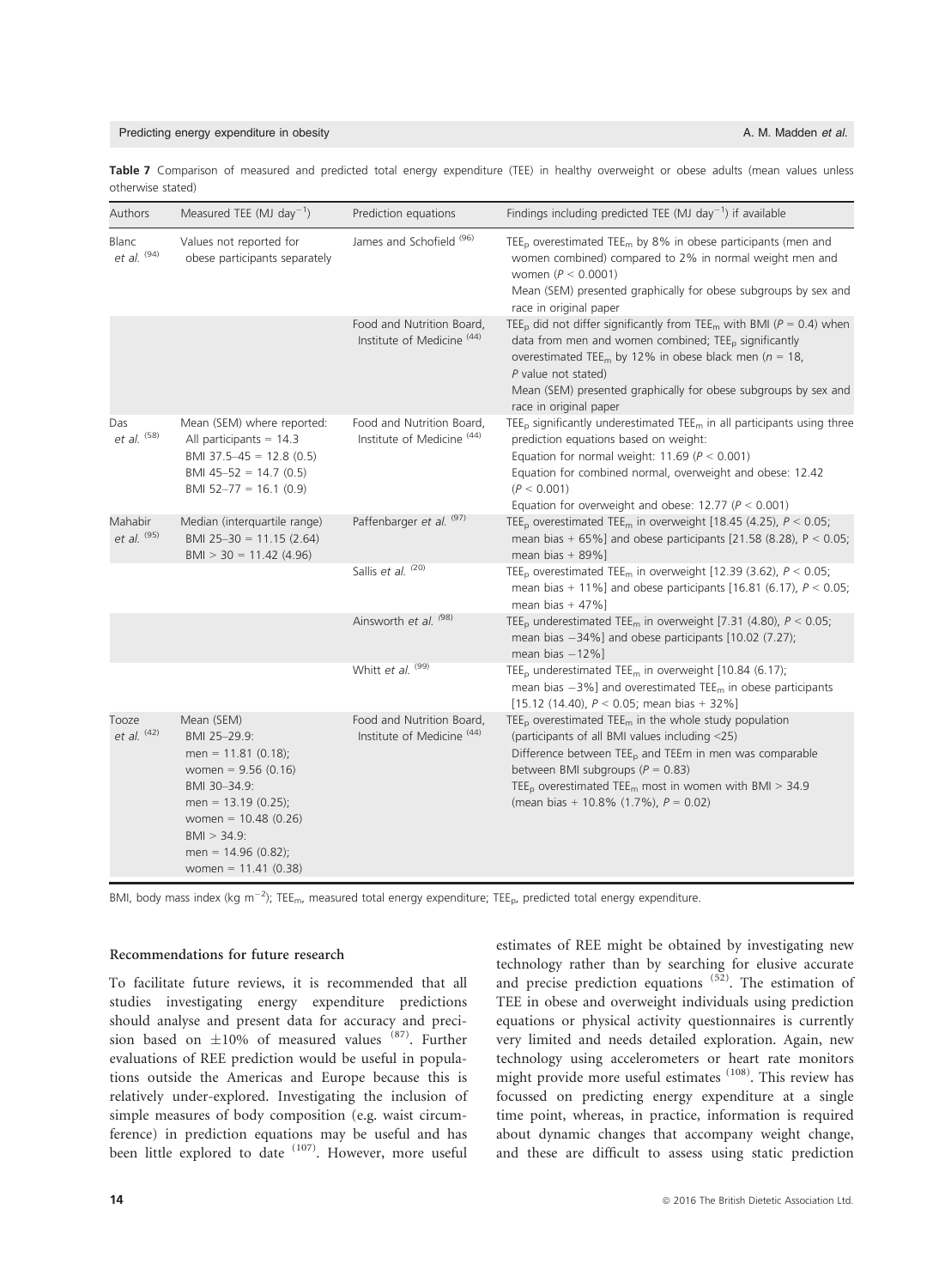equations. Estimates from energy balance studies undertaken over periods of weight loss indicate that far greater deficits in energy intake than previously considered may be needed to bring about any weight loss (109,110) and, in addition, current assumptions [i.e. that a deficit of 14.65 MJ (3500 kcal) will result in a loss of 1 kg of body weight] may overestimate the anticipated weight loss (109–111). This is an important consideration when aiming to meet the expectations of patients, healthcare providers and commissioners (112–114).

# Conclusions

The prediction equations based on simple anthropometric and demographic variables that provide the most accurate estimates of REE in healthy overweight and obese adults differ with body mass index: (i) BMI  $\geq$ 25 and  $\geq$ 30 kg m<sup>-2</sup>: WHO<sup>(93)</sup> based on weight and height; (ii) BMI 30-39.9 kg m<sup>-2</sup>: Mifflin et al.  $(88)$  based on weight and height; and (iii) BMI  $\geq$ 40 kg m<sup>-2</sup>: Henry<sup>(82)</sup> based on weight and height.

More precise estimates of REE are provided by the equations of Mifflin et al.  $(88)$  in participants with BMI 30–39.9 and  $\geq 40$  kg m<sup>-2</sup> compared to other equations. As precision is considered to be more important in practice, and because it is more convenient to use a single equation rather than different ones depending on BMI, it is recommended that the equations of Miffin *et al.*  $(88)$ are used to estimate REE in all overweight and obese adults. No accurate or precise predictions of TEE were identified in healthy overweight and obese adults.

### Acknowledgments

The authors are grateful to the British Dietetic Association Obesity Specialist Group (formerly Dietitians in Obesity Management UK, DOMUK) for initial funding and to Amanda Avery for her role in co-ordinating this; Linda Knowles for reviewing early drafts; and David Frankenfield, Alessandro Sartorio, Mario Siervo and Peter Weijs for responding to requests for additional data.

# Conflicts of interests, source of funding and authorship

The authors declare that they have no conflict of interests.

The British Dietetic Association Obesity Specialist Group (formerly Dietitians in Obesity Management UK, DOMUK) provided funding for the initial literature review.

Angela Madden designed the systematic review, undertook literature searches, reviewed and summarised evidence, and co-wrote the manuscript. Hilda Mulrooney undertook literature searches, reviewed and summarised evidence and co-wrote the manuscript. Selina Shah undertook literature searches and reviewed evidence.

# References

- 1. Health and Social Care Information Centre (2014) Statistics on Obesity, Physical Activity and Diet, England: 2014. [http://www.hscic.gov.uk/catalogue/PUB13648/Obes](http://www.hscic.gov.uk/catalogue/PUB13648/Obes-phys-acti-diet-eng-2014-rep.pdf)[phys-acti-diet-eng-2014-rep.pdf](http://www.hscic.gov.uk/catalogue/PUB13648/Obes-phys-acti-diet-eng-2014-rep.pdf) (accessed 1 August 2015).
- 2. World Health Organization (2013) Country Profiles on Nutrition, Physical Activity and Obesity in the 53 WHO European Region Member States. [http://](http://www.euro.who.int/__data/assets/pdf_file/0004/243337/Summary-document-53-MS-country-profile.pdf) [www.euro.who.int/\\_\\_data/assets/pdf\\_file/0004/243337/](http://www.euro.who.int/__data/assets/pdf_file/0004/243337/Summary-document-53-MS-country-profile.pdf) [Summary-document-53-MS-country-profile.pdf](http://www.euro.who.int/__data/assets/pdf_file/0004/243337/Summary-document-53-MS-country-profile.pdf) (accessed 1 August 2015).
- 3. National Institute of Health and Clinical Excellece (2006) Obesity: The Prevention, Identification, Assessment and Management of Overweight and Obesity in Adults and Children. [http://www.nice.org.uk/guidance/cg43/evidence/](http://www.nice.org.uk/guidance/cg43/evidence/cg43-obesity-full-guideline-section-1-introduction-methods-and-recommendations2) [cg43-obesity-full-guideline-section-1-introduction](http://www.nice.org.uk/guidance/cg43/evidence/cg43-obesity-full-guideline-section-1-introduction-methods-and-recommendations2)[methods-and-recommendations2](http://www.nice.org.uk/guidance/cg43/evidence/cg43-obesity-full-guideline-section-1-introduction-methods-and-recommendations2) (accessed 1 August 2015).
- 4. Scottish Intercollegiate Guidelines Network (2010) Management of Obesity. A National Clinical Guideline 115.<http://www.sign.ac.uk/pdf/sign115.pdf> (accessed 1 August 2015).
- 5. Butland B, Jebb S, Kopelman P et al. (2007) Tackling Obesities: Future Choices – Project Report. 2nd edn. London: Foresight.
- 6. American Dietetic Association (2009) Position of the American Dietetic Association: weight management. J Am Diet Assoc 109, 330–346.
- 7. National Heart Lung and Blood Institute (1991) Clinical Guidelines on the Identification, Evaluation, Treatment of Overweight and Obesity in Adults, The Evidence Report. Bethesda, MD, USA: NHLBI.
- 8. Barlow S & Dietz W (1998) Obesity evaluation and treatment: expert committee recommendations. Pediatrics 102, E29.
- 9. Hall KD (2010) Predicting metabolic adaptation, body weight change, and energy intake in humans. Am J Physiol Endocrinol Metab 298, E449–E466.
- 10. Psota T & Chen KY (2013) Measuring energy expenditure in clinical populations: rewards and challenges. Eur J Clin Nutr 67, 436–442.
- 11. Scientific Advisory Committee on Nutrition (2011) Dietary Reference Values for Energy. [https://](https://www.gov.uk/government/uploads/system/uploads/attachment_data/file/339317/SACN_Dietary_Reference_Values_for_Energy.pdf) [www.gov.uk/government/uploads/system/uploads/](https://www.gov.uk/government/uploads/system/uploads/attachment_data/file/339317/SACN_Dietary_Reference_Values_for_Energy.pdf)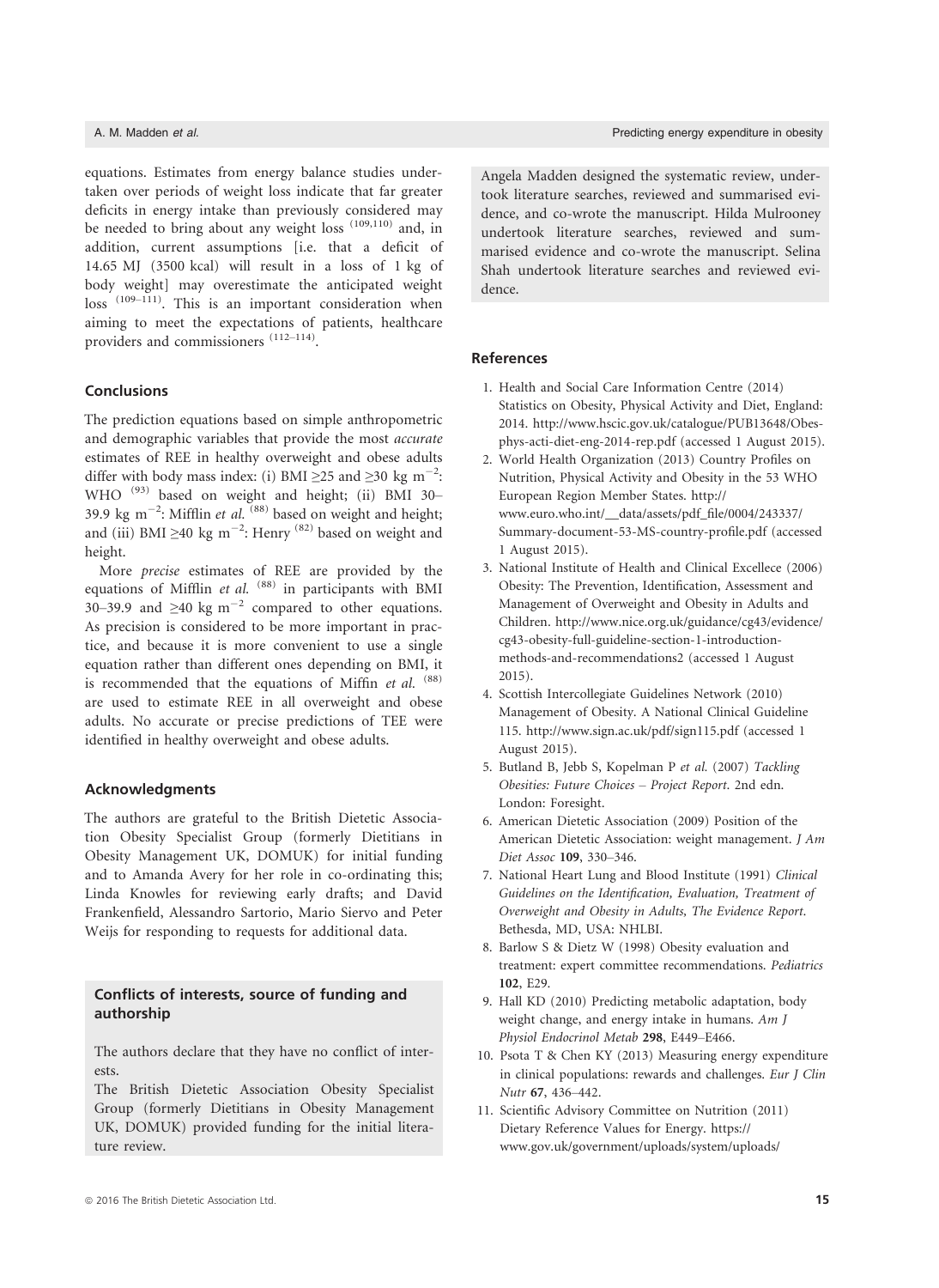### Predicting energy expenditure in obesity A. M. Madden et al.

[attachment\\_data/file/339317/](https://www.gov.uk/government/uploads/system/uploads/attachment_data/file/339317/SACN_Dietary_Reference_Values_for_Energy.pdf) [SACN\\_Dietary\\_Reference\\_Values\\_for\\_Energy.pdf](https://www.gov.uk/government/uploads/system/uploads/attachment_data/file/339317/SACN_Dietary_Reference_Values_for_Energy.pdf) (accessed 1 August 2015).

- 12. Levine JA, Lanningham-Foster LM, McCrady SK et al. (2005) Interindividual variation in posture allocation: possible role in human obesity. Science 307, 584–586.
- 13. Schoeller DA, Ravussin E, Schutz Y et al. (1986) Energy expenditure by doubly-labelled water: validation in humans and proposed calculation. Am J Physiol 250, R823–R830.
- 14. Lichtman SW, Pisarska K, Berman ER et al. (1992) Discrepancy between self-reported and actual caloric intake and exercise in obese subjects. N Engl J Med 327, 1893–1898.
- 15. Schoeller DA (1999) Recent advances from application of doubly labelled water to measurement of human energy expenditure. J Nutr 129, 1765–1768.
- 16. Heymsfield SB, Harp JB, Rowell PN et al. (2006) How much may I eat? Calorie estimates based upon energy expenditure prediction equations. Obes Rev 7, 361–370.
- 17. Kee A-L, Isenring E, Hickman I et al. (2012) Resting energy expenditure of morbidly obese patients using indirect calorimetry: a systematic review. Obes Rev 13, 753–765.
- 18. Harris JA & Benedict TG (1919) Biometric Studies of Basal Metabolism in Man. Washington, DC: Carnegie Institute of Washington.
- 19. Schofield WN (1985) Predicting basal metabolic rate, new standards and review of previous work. Hum Nutr Clin Nutr 39(Suppl 1), 5–41.
- 20. Sallis JF, Haskell WL, Wood PD et al. (1985) Physical activity assessment methodology in the Five-City Project. Am J Epidemiol 121, 91–106.
- 21. Heymsfield SB, Thomas D, Bosy-Westphal A et al. (2012) Evolving concepts on adjusting human resting energy expenditure measurements for body size. Obes Rev 13, 1001–1014.
- 22. Garby L, Garrow JS, Jorgensen B et al. (1988) Relation between energy expenditure and body composition in man: specific energy expenditure in vivo of fat and fatfree tissue. Eur J Clin Nutr 42, 301-305.
- 23. Nelson KM, Weinsier RL, Long CL et al. (1992) Prediction of resting energy expenditure from fat-free mass and fat mass. Am J Clin Nutr 56, 848–856.
- 24. Elia M (1992) Body-composition analysis. An evaluation of 2 component models, multicomponent models and bedside techniques. Clin Nutr 11, 114–127.
- 25. Gallagher D, Albu J, He Q et al. (2006) Small organs with a high metabolic rate explain lower resting energy expenditure in African-American than in white adults. Am J Clin Nutr 83, 1062–1067.
- 26. Müller MJ, Bosy-Westphal A, Kutzner D et al. (2002) Metabolically active components of fat-free mass and resting energy expenditure in humans: recent lessons from imaging technologies. Obes Rev 3, 113–122.
- 27. Forbes GB (1987) Lean body mass-body fat interrelationships in humans. Nutr Rev 45, 225–231.
- 28. Hall KD (2007) Body fat and fat-free mass interrelationships: Forbes's theory revisited. Br J Nutr 97, 1059–1063.
- 29. Wilms B, Schmid SM, Ernst B et al. (2010) Poor prediction of resting energy expenditure in obese women by established equations. Metabolism 59, 1181–1189.
- 30. Cunningham JJ (1980) A reanalysis of the factors influencing basal metabolic rate in normal adults. Am J Clin Nutr 33, 2372–2374.
- 31. Das SK, Roberts SB, McCrory MA et al. (2003) Longterm changes in energy expenditure and body composition after massive weight loss induced by gastric bypass surgery. Am J Clin Nutr 78, 22–30.
- 32. Kaiyala KJ, Morton GJ, Leroux BG et al. (2010) Toward a more complete and less controversial understanding of energy expenditure and its role in obesity pathogenesis. Diabetes 60, 17–23.
- 33. Horgan GW & Stubbs J (2003) Predicting basal metabolic rate in the obese is difficult. Eur J Clin Nutr 57, 335–340.
- 34. Kvist H, Chowdhury B, Sjostrom L et al. (1988) Adipose tissue volume determination in males by computed tomography and  $^{40}$ K. Int J Obes 12, 249–266.
- 35. Wang Z, Heshka S, Gallagher D et al. (2000) Resting energy expenditure–fat-free mass relationship: new insights provided by body composition modeling. Am J Physiol Endocrinol Metab 279, E539–E545.
- 36. Forbes GB, Brown MR, Welle SL et al. (1986) Deliberate overfeeding in women and men: energy cost and composition of the weight gain. Br J Nutr 56, 1–9.
- 37. Bosy-Westphal A, Eichhorn C, Kutzner D et al. (2003) The age-related decline in resting energy expenditure in humans is due to the loss of fat-free mass and to alterations in its metabolically active components. J Nutr 133, 2356–2362.
- 38. Ravussin E, Burnand B, Schutz Y et al. (1982) Twentyfour-hour energy expenditure and resting metabolic rate in obese, moderately obese, and control subjects. Am J Clin Nutr 35, 566–573.
- 39. Prentice AM, Black AE, Coward WA et al. (1986) High levels of energy expenditure in obese women. BMJ 292, 983–987.
- 40. Prentice AM, Black AE, Coward WA et al. (1996) Energy expenditure in overweight and obese adults in affluent societies: an analysis of 319 doubly-labelled water measurements. Eur J Clin Nutr 50, 93-97.
- 41. Holliday MA, Potter D, Jarrah A et al. (1967) The relation of metabolic rate to body weight and organ size. Pediatr Res 1, 185–195.
- 42. Tooze JA, Schoeller DA, Subar AF et al. (2007) Total daily energy expenditure among middle-aged men and women: the OPEN Study. Am J Clin Nutr 86, 382–387.
- 43. Moshfegh AJ, Rhodes DG, Baer DJ et al. (2008) The US Department of Agriculture automated multiple-pass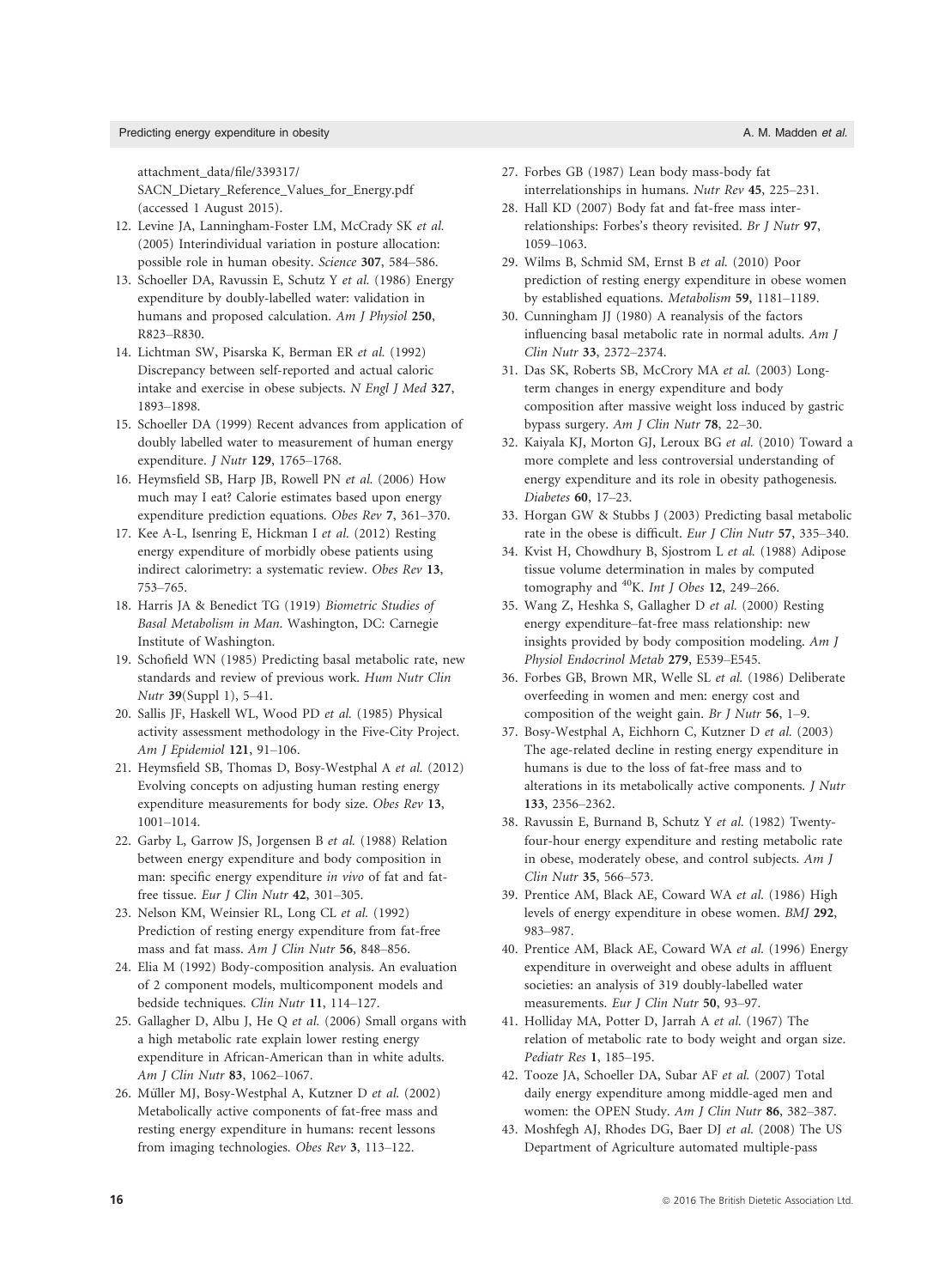method reduces bias in the collection of energy intakes. Am J Clin Nutr 88, 324–332.

- 44. Food and Nutrition Board, Institute of Medicine (2002) Dietary Reference Intakes for Energy, Carbohydrate, Fiber, Fat, Fatty Acids, Cholesterol, Protein, and Amino Acids. Washington, DC: The National Academies Press. [http://](http://www.iom.edu/Reports/2002/Dietary-Reference-Intakes-for-Energy-Carbohydrate-Fiber-Fat-Fatty-Acids-Cholesterol-Protein-and-Amino-Acids.aspx) [www.iom.edu/Reports/2002/Dietary-Reference-Intakes-for-](http://www.iom.edu/Reports/2002/Dietary-Reference-Intakes-for-Energy-Carbohydrate-Fiber-Fat-Fatty-Acids-Cholesterol-Protein-and-Amino-Acids.aspx)[Energy-Carbohydrate-Fiber-Fat-Fatty-Acids-Cholesterol-](http://www.iom.edu/Reports/2002/Dietary-Reference-Intakes-for-Energy-Carbohydrate-Fiber-Fat-Fatty-Acids-Cholesterol-Protein-and-Amino-Acids.aspx)[Protein-and-Amino-Acids.aspx](http://www.iom.edu/Reports/2002/Dietary-Reference-Intakes-for-Energy-Carbohydrate-Fiber-Fat-Fatty-Acids-Cholesterol-Protein-and-Amino-Acids.aspx) (accessed 1 August 2015).
- 45. O'Riordan CF, Metcalf BS, Perkins JM et al. (2010) Reliability of energy expenditure prediction equations in the weight management clinic. J Hum Nutr Diet 23, 169-175.
- 46. Kushner RF & Drover JW (2011) Current strategies of critical care assessment and therapy of the obese patient (hypocaloric feeding): what are we doing and what do we need to do? JPEN J Parenter Enteral Nutr 35, 36S–43S.
- 47. Weijs PM, Looijaard WG, Beishuizen A et al. (2014) Early high protein intake is associated with low mortality and energy overfeeding with high mortality in non-septic mechanically ventilated critically ill patients. Crit Care 18, 701.
- 48. Sabounchi NS, Rahmandad H & Ammerman A (2013) Best-fitting prediction equations for basal metabolic rate: informing obesity interventions in diverse populations. Int J Obes 37, 1364–1370.
- 49. Das SK (2005) Body composition measurement in severe obesity. Curr Opin Clin Nutr Metab Care 8, 602–606.
- 50. Moher D, Liberati A, Tetzlaff J et al. (2009) Preferred reporting items for systematic reviews and meta-analyses: the PRISMA statement. BMJ 339, b2535.
- 51. World Health Organization (2015) BMI Classification. [http://apps.who.int/bmi/index.jsp?introPage=intro\\_3.html](http://apps.who.int/bmi/index.jsp?introPage=intro_3.html) (accessed 1 August 2015).
- 52. Madden AM, Parker LJF & Amirabdollahian F (2013) Accuracy and preference of measuring resting energy expenditure using a handheld calorimeter in healthy adults. J Hum Nutr Diet 26, 587–595.
- 53. Plasqui G, Bonomi AG & Westerterp KR (2013) Daily physical activity assessment with accelerometers: new insights and validation studies. Obes Rev 14, 451–462.
- 54. Lazzer S, Bedogni G, Lafortuna CL et al. (2010) Relationship between basal metabolic rate, gender, age and body composition in 8,780 white obese subjects. Obesity 18, 71–78.
- 55. Reitsma JB, Rutjes AWS, Whiting P et al. (2009) Assessing methodological quality. In: Cochrane Handbook for Systematic Reviews of Diagnostic Test Accuracy Version 1.0.0. [Deeks JJ, Bossuyt PM & Gatsonis C, editors] The Cochrane Collaboration, 2009. [http://srdta.cochrane.org/](http://srdta.cochrane.org/handbook-dta-reviews) [handbook-dta-reviews](http://srdta.cochrane.org/handbook-dta-reviews) (accessed 1 August 2015).
- 56. Higgins JP, Altman DG, Gøtzsche PC et al. (2011) The Cochrane Collaboration's tool for assessing risk of bias in randomised trials. BMJ 343, d5928.
- 57. Hayden JA, van der Windt DA, Cartwright JL et al. (2013) Assessing bias in studies of prognostic factors. Ann Intern Med 158, 280–286.
- 58. Das SK, Saltzman E, McCrory MA et al. (2004) Energy expenditure is very high in extremely obese women. J Nutr 134, 1412–1416.
- 59. De Oliveira FC, Alves RDM, Zuconi CP et al. (2012) Agreement between different methods and predictive equations for resting energy expenditure in overweight and obese Brazilian men. J Acad Nutr Diet 112, 1415– 1420.
- 60. Dobratz JR, Sibley SD, Beckman TR et al. (2007) Predicting energy expenditure in extremely obese women. J Parenter Enteral Nutr 31, 217–227.
- 61. Faria SL, Faria OP, Menezes CS et al. (2012) Metabolic profile of clinically severe obesity patients. Obes Surg 22, 1257–1262.
- 62. Forman JN, Miller WC, Szymanski LM et al. (1998) Differences in resting metabolic rates of inactive obese African-American and Caucasian women. Int J Obes 22, 215–221.
- 63. Foster GD, Wadden TA, Mullen JL et al. (1988) Resting energy expenditure, body composition and excess weight in the obese. Metabolism 37, 467–472.
- 64. Frankenfield DC (2013) Bias and accuracy of resting metabolic rate equations in non-obese and obese adults. Clin Nutr 32, 976–982.
- 65. Frankenfield DC, Rowe WA, Smith JS et al. (2003) Validation of several established equations for resting metabolic rate in obese and nonobese people. J Am Diet Assoc 103, 1152–1159.
- 66. Horie LM, Gonzalez MC, Torrinhas RS et al. (2011) New specific equation to estimate resting energy expenditure in severely obese patients. Obesity 19, 1090–1094.
- 67. Lazzer S, Agosti F, Resnik M et al. (2007) Prediction of resting energy expenditure in severely obese Italian males. J Endocrinol Invest 30, 754–761.
- 68. Lazzer S, Agosti F, Silvestri P et al. (2007) Prediction of resting energy expenditure in severely obese Italian women. J Endocrinol Invest 30, 20–27.
- 69. Miyake R, Ohkawara K, Ishikawa-Takata K et al. (2011) Obese Japanese adults with type 2 diabetes have higher basal metabolic rates than non-diabetic adults. J Nutr Sci Vitaminol 57, 348–354.
- 70. Owen OE, Kavle EC, Owen RS et al. (1986) A reappraisal of the caloric requirements of healthy women. Am J Clin Nutr 44, 1–19.
- 71. Owen OE, Holup JL, D'Alessio DA et al. (1987) A reappraisal of the caloric requirements of men. Am J Clin Nutr 46, 875–885.
- 72. Ruiz JR, Ortega FB, Rodrigues G et al. (2011) Validity of resting energy expenditure predictive equations before and after an energy-restricted diet intervention in obese women. PLoS ONE 6, e23759.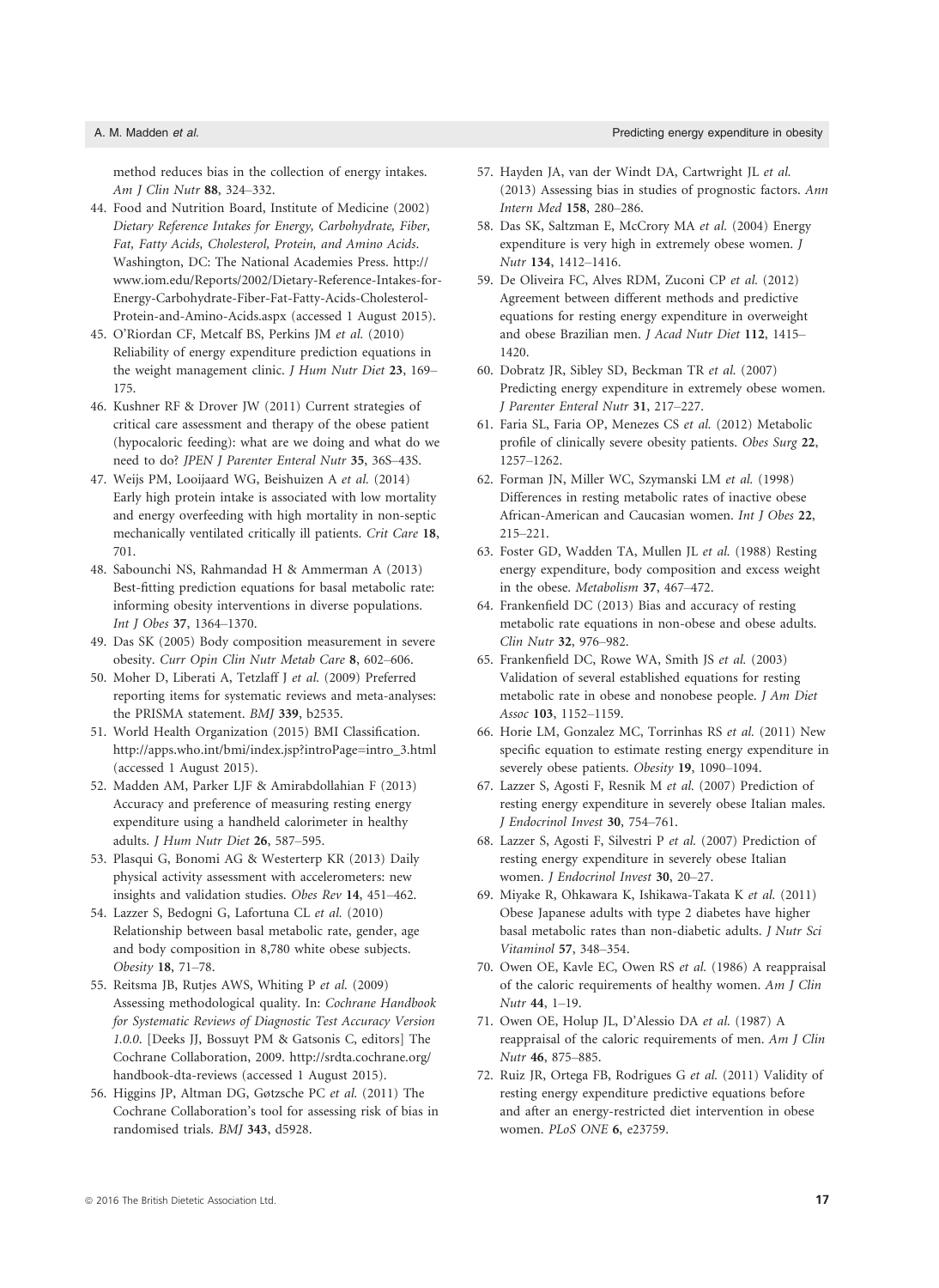- 73. Scalfi L, Coltorti C, Sapio G et al. (1993) Predicted and measured resting energy expenditure in healthy young women. Clin Nutr 12, 1–7.
- 74. Siervo M, Boschi V & Falconi C (2003) Which REE prediction equation should we use in normal-weight, overweight and obese women ? Clin Nutr 22, 193–204.
- 75. Siervo M, Labanca F & Colantuoni A (2008) Valdity of some prediction equations to assess resting energy expenditure (REE) in 29 elderly obese subjects (>60 years). Eat Weight Disord 13, e14–e19.
- 76. Weijs PJ (2008) Validity of predictive equations for resting energy expenditure in US and Dutch overweight and obese class I and II adults aged 18-65 y. Am J Clin Nutr 88, 959–970.
- 77. Bernstein RS, Thornton JC, Yang MU et al. (1983) Prediction of the resting metabolic rate in obese patients. Am J Clin Nutr 37, 595–602.
- 78. De Lorenzo A, Tagliabue A, Andreoli A et al. (2001) Measured and predicted resting metabolic rate in Italian males and females aged 18-59 y. Eur J Clin Nutr 55, 208– 214.
- 79. De Luis DA, Aller R, Izaola O et al. (2006) Prediction equation of resting energy expenditure in an adult Spanish population of obese adult population. Ann Nutr Metab 50, 193–196.
- 80. Fredrix EW, Soeters PB, Deerenberg IM et al. (1990) Resting and sleeping energy expenditure in the elderly. Eur J Clin Nutr 44, 741–747.
- 81. Ganpule AA, Tanaka S, Ishikawa-Takata K et al. (2007) Interindividual variability in sleeping metabolic rate in Japanese subjects. Eur J Clin Nutr 61, 1256–1261.
- 82. Henry CJK (2005) Basal metabolic rate studies in humans: measurement and development of new equations. Public Health Nutr 8, 1133–1152.
- 83. Huang KC, Kormas N, Steinbeck K et al. (2004) Resting metabolic rate in severely obese diabetic and nondiabetic subjects. Obes Res 12, 840–845.
- 84. Ireton-Jones CS (1989) Evaluation of energy expenditures in obese patients. Nutr Clin Pract 4, 127–129.
- 85. Kleiber M (1932) Body size and metabolism. Hilgardia 11, 315–353.
- 86. Korth O, Bosy-Westphal A, Zschoche P et al. (2007) Influence of methods used in body composition analysis on the prediction of resting energy expenditure. Eur J Clin Nutr 61, 582–589.
- 87. Livingston EH & Kohlstadt I (2005) Simplified resting metabolic rate-predicting formulas for normal-sized and obese individuals. Obes Res 13, 1255–1262.
- 88. Mifflin MD, St Jeor ST, Hill LA et al. (1990) A new predictive equation for resting energy expenditure in healthy individuals. Am J Clin Nutr 51, 241-247.
- 89. Müller MJ, Bosy-Westphal A, Klaus S et al. (2004) World Health Organization equations have shortcomings for predicting resting energy expenditure in persons from a modern, affluent population: generation of a new

reference standard from a retrospective analysis of a German database of resting energy expenditure. Am J Clin Nutr 80, 1379–1390.

- 90. Roza AM & Shizgal HM (1984) The Harris Benedict equation re-evaluated: resting energy requirements and the body cell mass. Am J Clin Nutr 40, 168–182.
- 91. Tabata I, Ebine N, Kawashima Y et al. (2013) Dietary reference intakes for Japanese 2010 – energy. J Nutr Sci Vitaminol 59, S26–S35.
- 92. Weijs PJM & Vansant GAAM (2010) Validity of predictive equations for resting energy expenditure in Belgian normal weight to morbid obese women. Clin Nutr 29, 347–351.
- 93. World Health Organization (1985) Energy and Protein Requirements. Report of a Joint FAO/WHO/UNU Expert Consultation. World Health Organization Technical Report Series 724. [http://www.fao.org/docrep/003/aa040e/](http://www.fao.org/docrep/003/aa040e/AA040E00.htm#TOC) [AA040E00.htm#TOC](http://www.fao.org/docrep/003/aa040e/AA040E00.htm#TOC) (accessed 1 August 2015).
- 94. Blanc S, Schoeller DA, Bauer D et al. (2004) Energy requirements in the eighth decade of life. Am J Clin Nutr 79, 303–310.
- 95. Mahabir S, Baer DJ, Giffen C et al. (2006) Comparison of energy expenditure estimates from 4 physical activity questionnaires with doubly labeled water estimates in postmenopausal women. Am J Clin Nutr 84, 230–236.
- 96. James WPT & Schofield EC (1990) Human Energy Requirements. A Manual for Planners and Nutritionists. Oxford: Oxford Medical Publications under arrangements with FAO.
- 97. Paffenbarger RS Jr, Wing AL & Hyde RT (1978) Physical activity as an index of heart attack risk in college alumni. Am J Epidemiol 108, 161–175.
- 98. Ainsworth BE, Irwin ML, Addy CL et al. (1999) Moderate physical activity patterns of minority women: the Cross-Cultural Activity Participation Study. J Womens Health Gender Based Med 8, 805–813.
- 99. Whitt MC, Levin S, Ainsworth BE et al. (2003) Evaluation of a two-part survey item to assess moderate physical activity: the Cross-Cultural Activity Participation Study. J Womens Health 12, 203–212.
- 100. USA Census Bureau (2015) State and County Quick Facts.<http://quickfacts.census.gov/qfd/states/32000.html> (accessed 1 August 2015).
- 101. Gibney ER, Murgatroyd P, Wright A et al. (2003) Measurement of total energy expenditure in grossly obese women: comparison of the bicarbonate-urea method with whole-body calorimetry and free-living doubly labelled water. Int J Obes Relat Metab Disord 27, 641–647.
- 102. Park J, Ishikawa-Takata K, Tanaka S et al. (2011) Relation of body composition to daily physical activity in free-living Japanese adult women. Br J Nutr 106, 1117– 1127.
- 103. Park J, Ishikawa-Takata K, Tanaka S et al. (2014) The relationship of body composition to daily physical